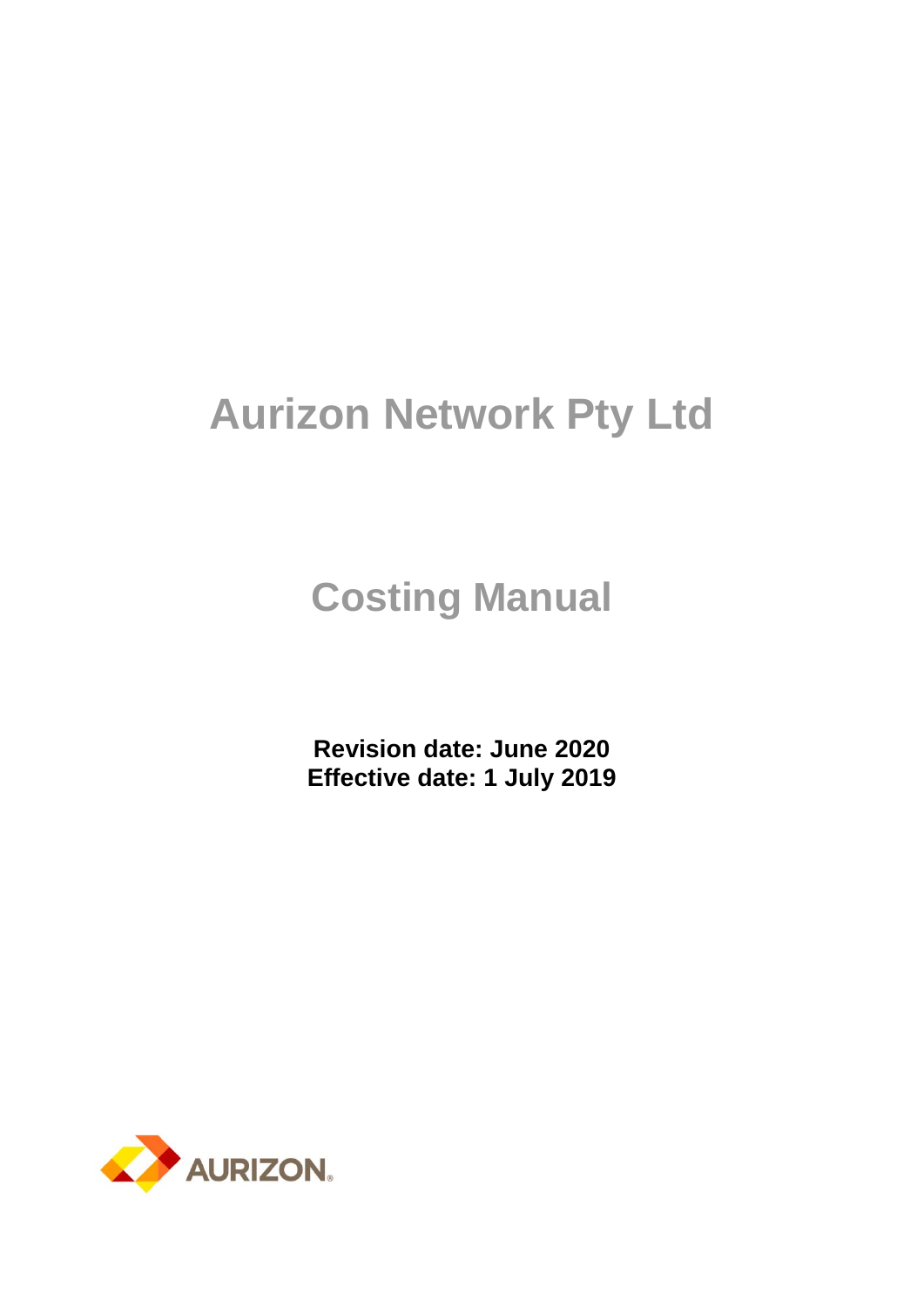# **TABLE OF CONTENTS**

|                    | 1.1                            | PART 1. PURPOSE OF COSTING MANUAL                           |  |
|--------------------|--------------------------------|-------------------------------------------------------------|--|
|                    | 1.2<br>1.3                     |                                                             |  |
|                    | 2.1<br>2.2                     | PART 2. ADMINISTRATION OF COSTING MANUAL                    |  |
|                    | 3.1<br>3.2<br>3.3 <sub>1</sub> | <b>PART 3. COSTING FRAMEWORK</b>                            |  |
| <b>INVESTMENTS</b> |                                | PART 4. SEPARATION OF BELOW RAIL ASSETS, COSTS, REVENUE AND |  |
|                    | 4.1<br>4.2                     |                                                             |  |
|                    | 5.1<br>5.2<br>5.3              | <b>PART 5. FINANCIAL STATEMENTS</b>                         |  |
|                    |                                |                                                             |  |
| <b>SCHEDULES</b>   |                                |                                                             |  |
|                    |                                |                                                             |  |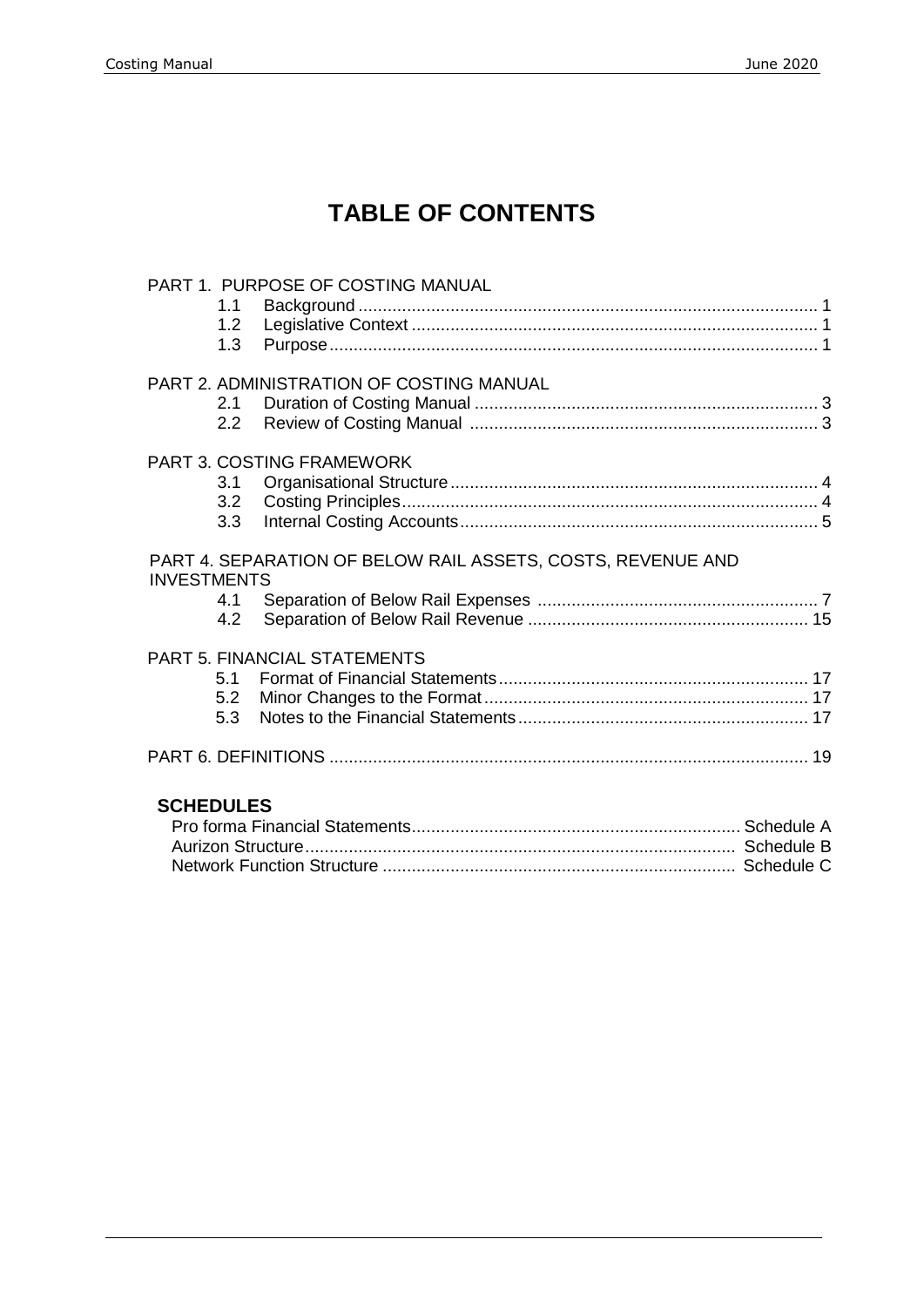### **PART 1. PURPOSE OF COSTING MANUAL**

#### **1.1 Background**

- (a) Aurizon Network Pty Ltd (Aurizon Network) has an Undertaking that provides the framework for negotiations with access seekers for Access to Rail Infrastructure for the purpose of operating Train Services.
- (b) The intent of the Undertaking is *inter alia* to ensure that Access negotiations are conducted expeditiously on a commercial basis, and in a competitively neutral environment. The Undertaking seeks to ensure that there will be no cross subsidy between individual Train Services or between combinations of Train Services. It also outlines pricing principles to be employed in determining applicable Access Charges.
- (c) Aurizon Network is a substantial and diverse rail infrastructure business serving train operators and supply chains in Queensland. Aurizon Network provides design, maintenance and management services on the rail network.
- (d) The Aurizon Holdings Limited (Aurizon) group of companies is an integrated railway provider, in that it provides both Below Rail Services as a Railway Manager and Above Rail Services as a Railway Operator. Aurizon is obligated, under the Queensland Competition Authority Act 1997 (**the Act**), to keep accounting records for Below Rail Services separate from its accounting records for its other operations. Consistent with this obligation, Aurizon Network is a wholly owned subsidiary of Aurizon Holdings Limited (Aurizon). The Undertaking contains a requirement for the preparation of separate Financial Statements for Below Rail Services provided by Aurizon Network.
- (e) Under the Act the Queensland Competition Authority (**QCA**) may prepare a Costing Manual (referred to as the "Manual") or ask Aurizon Network to do so.

#### **1.2 Legislative Context**

This Manual has been prepared in accordance with the requirements of Section 159 of the Act.

#### **1.3 Purpose**

- (a) The principal purpose of the Manual is to provide a framework for the financial reporting obligations contained in the Undertaking to satisfy the accounting responsibilities under the Act.
- (b) The Manual provides the framework for the Identification, Attribution and Allocation of assets, costs and, revenues and investments relating to Queensland based Below Rail Services provided by Aurizon Network and the development of Financial Statements required in accordance with the Undertaking.
- (c) The Manual sets out the process for identifying the cost base for Below Rail Services separate from other services provided by Aurizon Network.
- (d) The Manual provides the basis for Aurizon Network to keep its accounting records for Below Rail Services separate from its accounting records for its other operations.
- (e) The Manual provides for an assignment of costs based on Aurizon Network's current Costing accounts. The network system operated by Aurizon Network is essentially a stand alone system servicing predominately coal traffic and the cost centre structure in the financial systems reflect this.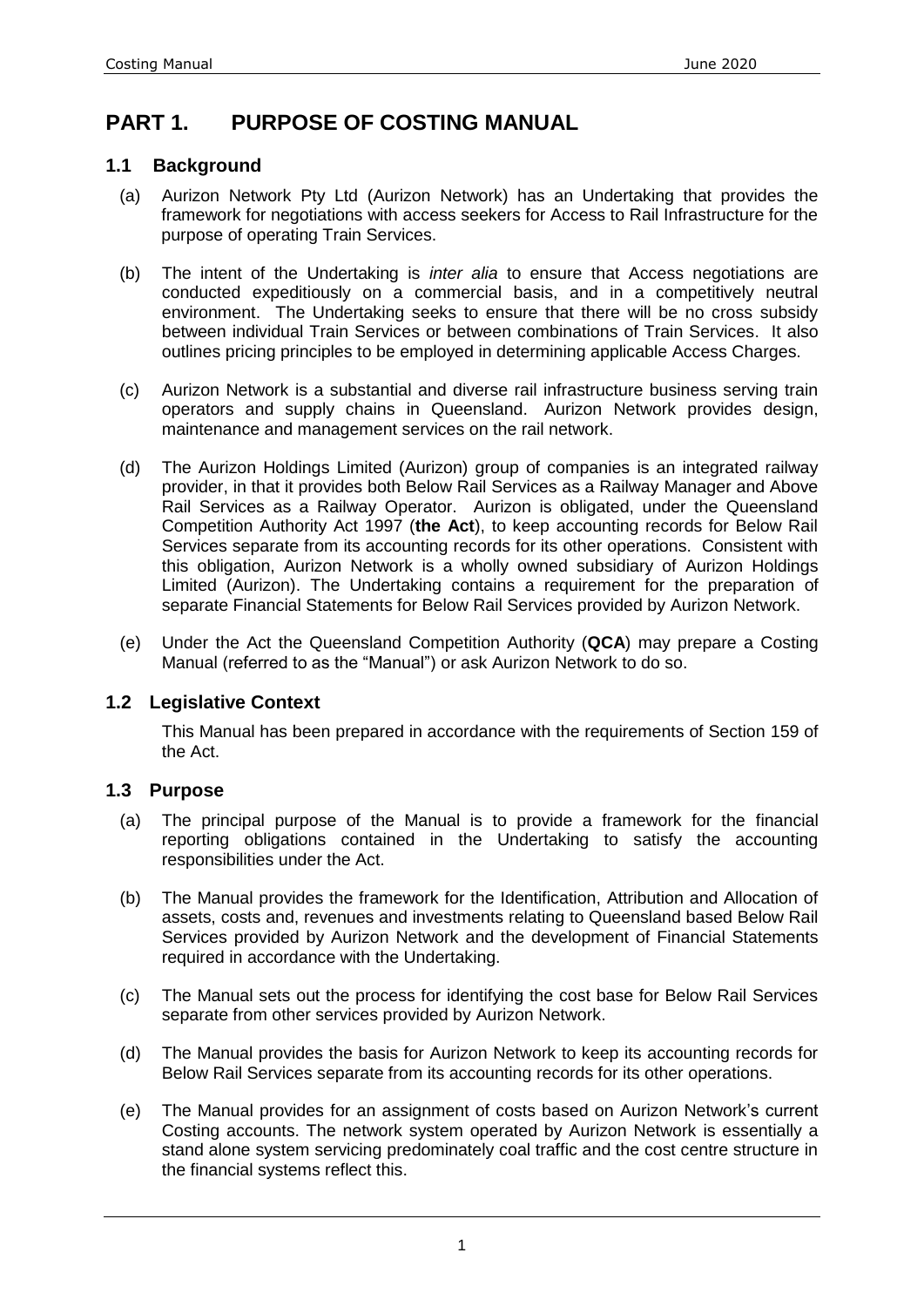- (f) The Manual provides a basis for the preparation of a statement of earnings before interest, tax, depreciation and amortisation (a partial profit and loss statement) based on the cost Identification, Attribution and Allocation methodology.
- (g) The "building blocks" of Maximum Allowable Revenue (MAR), being return on capital, depreciation, maintenance costs, operating costs and tax, are reviewed and approved by the QCA after consultation with stakeholders as part of the approval of the Access Undertaking. The purpose of the Manual is not to identify efficient costs for the provision of Below Rail Services. The regulatory process described above identifies and approves the efficient costs of the operating costs building block for calculation of (MAR). However, costs should be presented in a manner that allows comparison between actual costs and allowances.
- (h) The financial reporting to which this Manual applies does not include detailed Maintenance Costs or Regulatory Asset Base (RAB) reporting which are required under separate provisions of the Undertaking.

The annual RAB roll-forward report sets out by system: opening value of the RAB, indexation, depreciation, capital expenditure, disposals and closing value of the RAB. A report detailing capital expenditure for a financial year is provided to the QCA within four months after the end of that financial year, and the roll forward is provided to the QCA for acceptance within 1 month of the QCA's acceptance of the capital expenditure claim for the relevant financial year. The RAB roll-forward report is published within 4 weeks of QCA acceptance.

Detailed maintenance and performance reporting is provided in accordance with the Undertaking.

(i) Aurizon Network separately prepares general purpose financial statements half-yearly in accordance with the Corporations Act 2001.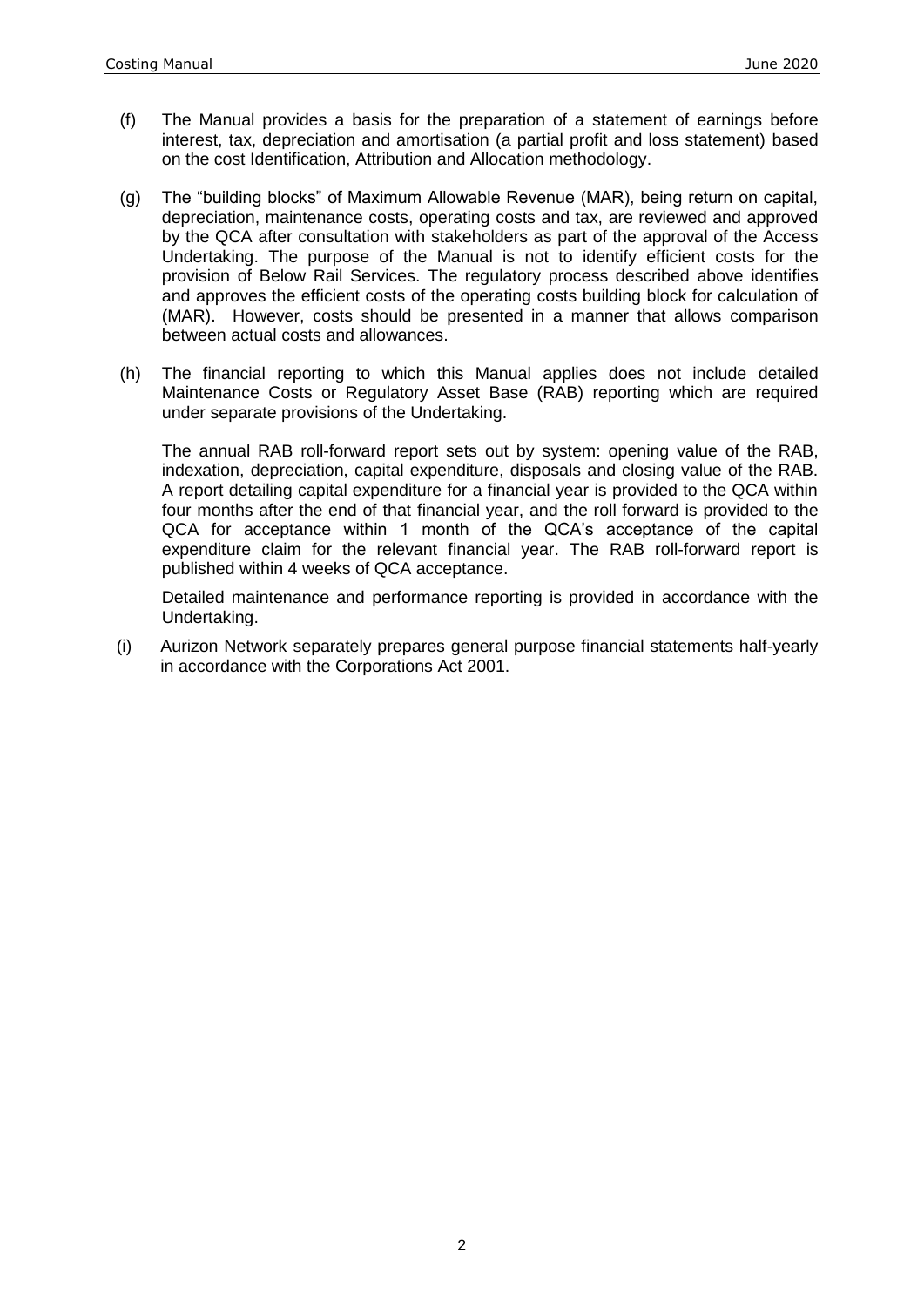### **PART 2. ADMINISTRATION OF COSTING MANUAL**

#### **2.1 Duration of Costing Manual**

- (a) The Manual will take effect from the date specified as being the effective date, following approval by the QCA.
- (b) Aurizon Network must publish the current approved Costing Manual upon www.aurizon.com.au.
- (c) This Manual will apply to the annual Financial Statements prepared for the financial year commencing 1 July 2019, and will continue to apply, subject to paragraph (d) and (f) until superseded by approved changes in accordance with clause 2.2 below.
- (d) If, for any 12 month financial period during the term of the Manual, the QCA ceases to be the regulator of Aurizon Network's Below Rail Services, Aurizon Network may withdraw the Manual.
- (e) If, for any 12 month financial period during the term of the Manual, Aurizon Network does not have an approved Undertaking, Aurizon Network may seek approval from QCA to defer the preparation of the annual Financial Statements.
- (f) Apart from the circumstances identified in Paragraph (d), Aurizon Network may withdraw the Manual at any time, provided it has received written approval from the QCA.

#### **2.2 Review of Costing Manual**

- (a) If, at any time during the term of the Manual, Aurizon Network is of the view that changes to the Manual are desirable, Aurizon Network may submit amendments to the QCA.
- (b) Where amendments to the Manual are submitted to the QCA, the QCA must consider the amendments to the Manual, and approve, or not approve them. If the QCA does not approve the amendments to the Manual, the previously approved Manual will continue to apply.
- (c) If the QCA does approve the amendments, the amended Manual will apply from:
	- (i) the date of the QCA's approval; or
	- (ii) a later date approved by the QCA.
- (d) The QCA may, from time to time, revise the Manual as long as it complies with section 159(3) of the Act.
- (e) Aurizon Network must publish any amendments to the Costing Manual including the date the amendments come in to force.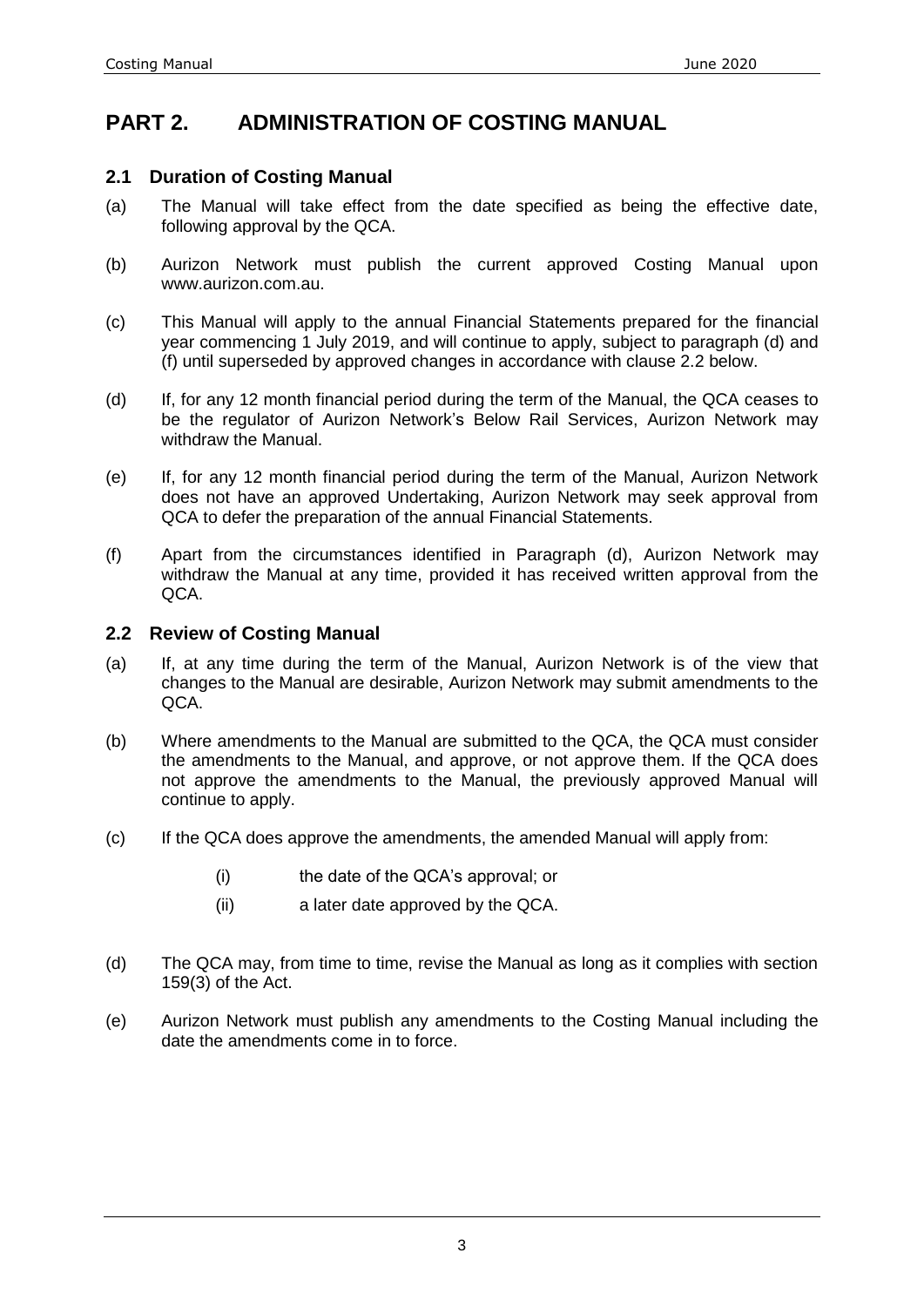### **PART 3. COSTING FRAMEWORK**

#### **3.1 Organisational Structure**

(a) Aurizon Network is a wholly owned subsidiary of Aurizon Holdings Limited (Aurizon).

This Aurizon Structure is illustrated in Schedule B.

- (b) Aurizon has established its organisational structure to facilitate the separation of the management of Rail Infrastructure from the operation of Train Services.
- (c) Aurizon Network also represents a business unit of Aurizon, separate from other operating business units and corporate support services. Aurizon Network is responsible for the provision of Below Rail Services.

This Network structure is illustrated in Schedule C.

(d) The principles of cost Identification, Attribution and Allocation recognise that Aurizon's organisational structure may change over time. Therefore, the Identification, Attribution and Allocation of costs and revenues are based on functions regardless of the area within Aurizon that provides them. The principles in the Manual have been developed on this basis, however at any point in time costing information will be drawn from responsibility-based accounts reflecting Aurizon's current organisational structure.

#### **3.2 Costing Principles**

- (a) All costs and revenues must be Identified, Attributed or Allocated as Below Rail Services or Other Services;
- (b) The fundamental principle underlying Aurizon Network's approach to costing is that, wherever possible, costs and revenues are directly Identified or Attributed to a function, and functions are directly Identified or Attributed as a Below Rail Service provided by Aurizon Network or Other Services provided by Aurizon Network. Costs and revenues are only Allocated to a function/service where it is not possible or practical to disaggregate those costs in a manner that allows for them to be directly Identified or Attributed to a function/service. This principle avoids the application of general rules of Allocation applying to all circumstances. Rather, it requires a detailed process to be put in place to analyse the assets owned, and the costs incurred, by Aurizon Network.
- (c) The general approach described in the Manual is based on the following:
	- (i) Where costs are directly incurred in the performance of Below Rail Services provided by Aurizon Network, those costs are directly Identified as Below Rail Costs;
	- (ii) Where costs are incurred in common for the provision of Below Rail Services provided by Aurizon Network and/or Other Services, and where there is a causal relationship between the resources used for Below Rail Services provided by Aurizon Network, and/or Other Services, these costs are Attributed on a reasonable basis of cost causality as approved by the QCA; and
	- (iii) Where costs and revenues are used jointly for the provision of Below Rail Services provided by Aurizon Network and/or Other Services, and where there is no direct causal relationship between the resources used for Below Rail Services provided by Aurizon Network or Other Services, these costs are Allocated on a reasonable basis as approved by the QCA.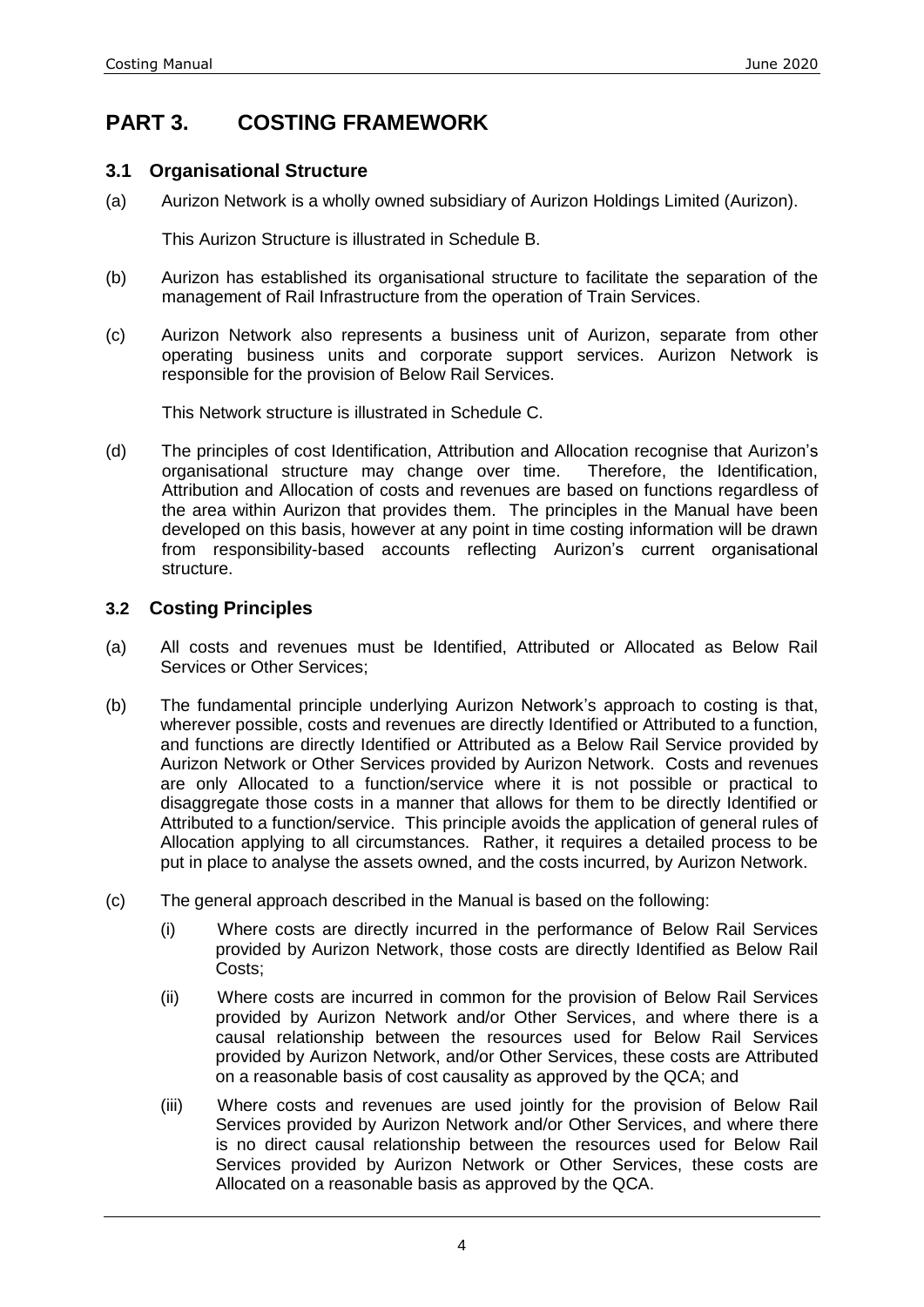- (d) In Identifying, Attributing and Allocating costs and revenue, rigid application of the methodologies in the Manual is not necessary for immaterial amounts.
- (e) The Manual establishes a methodology for the Identification, Attribution and Allocation of costs based on the accounting information available and methodologies applicable at the time of its development. Where, in the future, costs are identified for which the Identification, Attribution or Allocation methodology has not been explicitly defined within this Manual, Aurizon Network will, as far as reasonably possible, Identify, Attribute or Allocate these costs in a manner consistent with the methodology and principles defined within the Manual.
- (f) The Financial Statements of Aurizon Network are prepared from the audited consolidated financial statements for Aurizon Network Pty Ltd and adjusted in accordance with the requirements of this Manual. These adjustments are audited to ensure compliance with this Manual.

#### **3.3 Internal Costing Accounts**

- (a) Aurizon maintains its Costing Accounts on a regular basis. Monthly management accounts are prepared for Network. These accounts provide detailed information on the costs of various business activities and reconcile to Aurizon Network's audited general purpose consolidated financial statements which are publicly available.
- (b) The Costing Accounts associate costs and revenue to functional activities, and from this separate Aurizon Network's costs and revenue into Below Rail or Other Services. The resulting information forms the basis for the Financial Statements.
- (c) For financial accounting purposes all transactions are booked to an appropriate cost centre and account code to allow identification of:
	- (i) the nature of the activity requiring the transaction;
	- (ii) the element of activity (e.g. labour, materials); and
	- (iii) the responsible cost centre and manager.
- (d) This financial account coding is designed primarily around the requirements for construction of Aurizon's Costing accounts based on the objectives of responsibility management. This financial account coding and underlying information is collected and arranged such that it is suitable for functional cost analysis.
- (e) The declared service provided by Aurizon Network is restricted to the Central Queensland coal region, and assets and activities serve this one geographic sector. Therefore the responsibility-based accounting provides direct Identification of all costs to functions and hence to Below Rail or Other Services, rather than regions.

For example, costs incurred in providing train control services are Identified as relating to the region across which those train control services are provided – they are not Allocated to the provision of the individual line sections within that region. Any Allocation of Below Rail Costs to a more detailed geographic level is essentially arbitrary in nature.

(f) The functional cost analysis process represents the financial accounts to reflect the functional activities that give rise to the costs, using physical resource and empirical measures to Attribute and Allocate those costs that cannot be directly Identified to a function.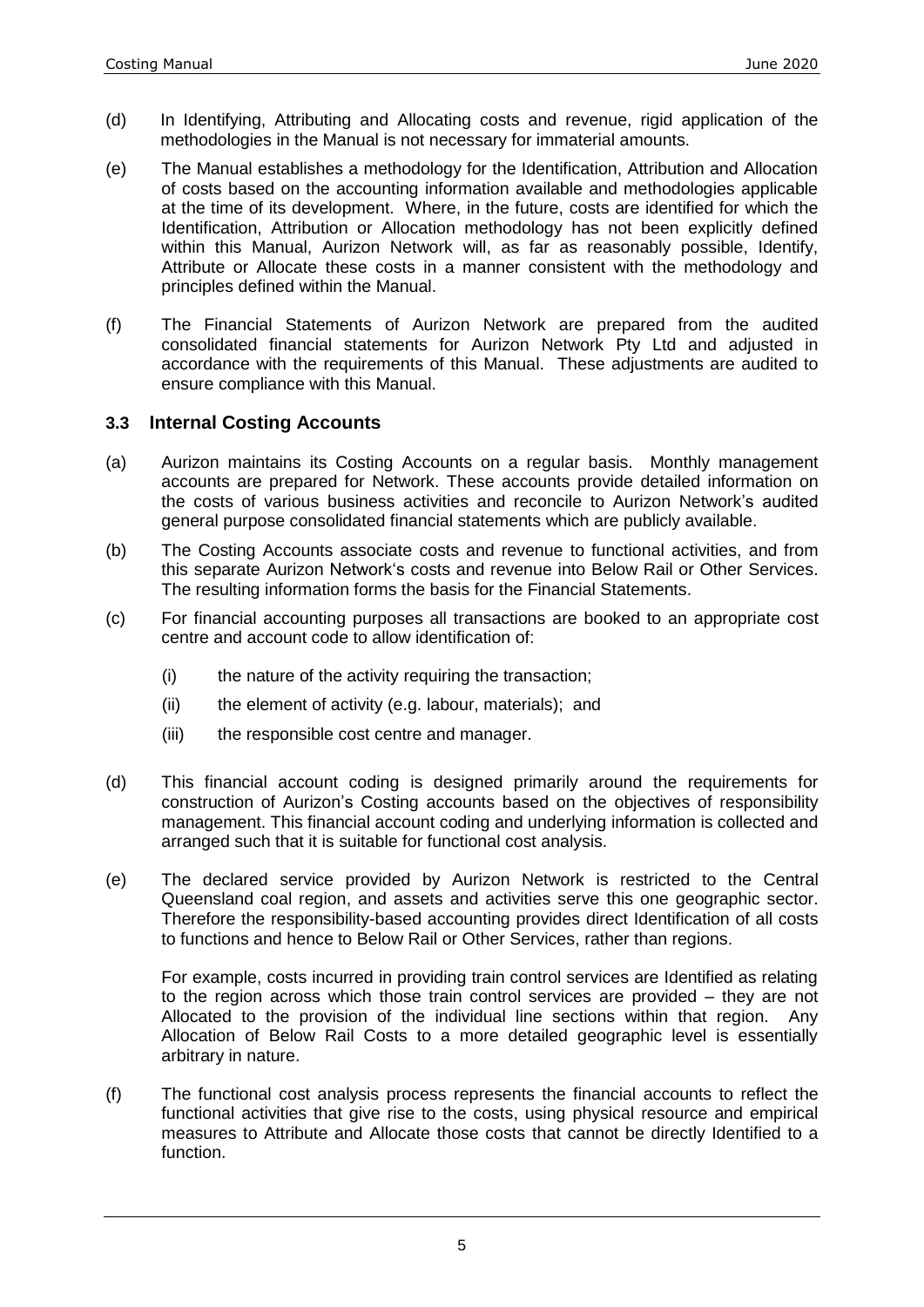- (g) The amount of internal charges shall be included in the cost base of the users of those services as recorded in Aurizon's Costing accounts.
- (h) For maintenance of Rail Infrastructure, a standard costing system using work orders underlies and balances to the Costing accounts. The work order system allows for the identification of costing information at an activity level, which then permits a functional analysis of such costs. Work orders typically incorporate a description of the nature of the activity undertaken and the location.
- (i) For activities other than maintenance of Rail Infrastructure, information is drawn from the cost centre/account code (primarily the responsible cost centre and manager) and supporting information, such as supporting transaction explanations and traffic statistics, in order to undertake a functional analysis of these costs. Where supporting information does not provide sufficiently detailed information regarding the functions undertaken at a particular location, Aurizon Network may undertake surveys in order to gain such detailed information.
- (j) The costs and revenue associated with each function are then separated into Below Rail or Other Services in accordance with the process set out in Part 4 of the Manual.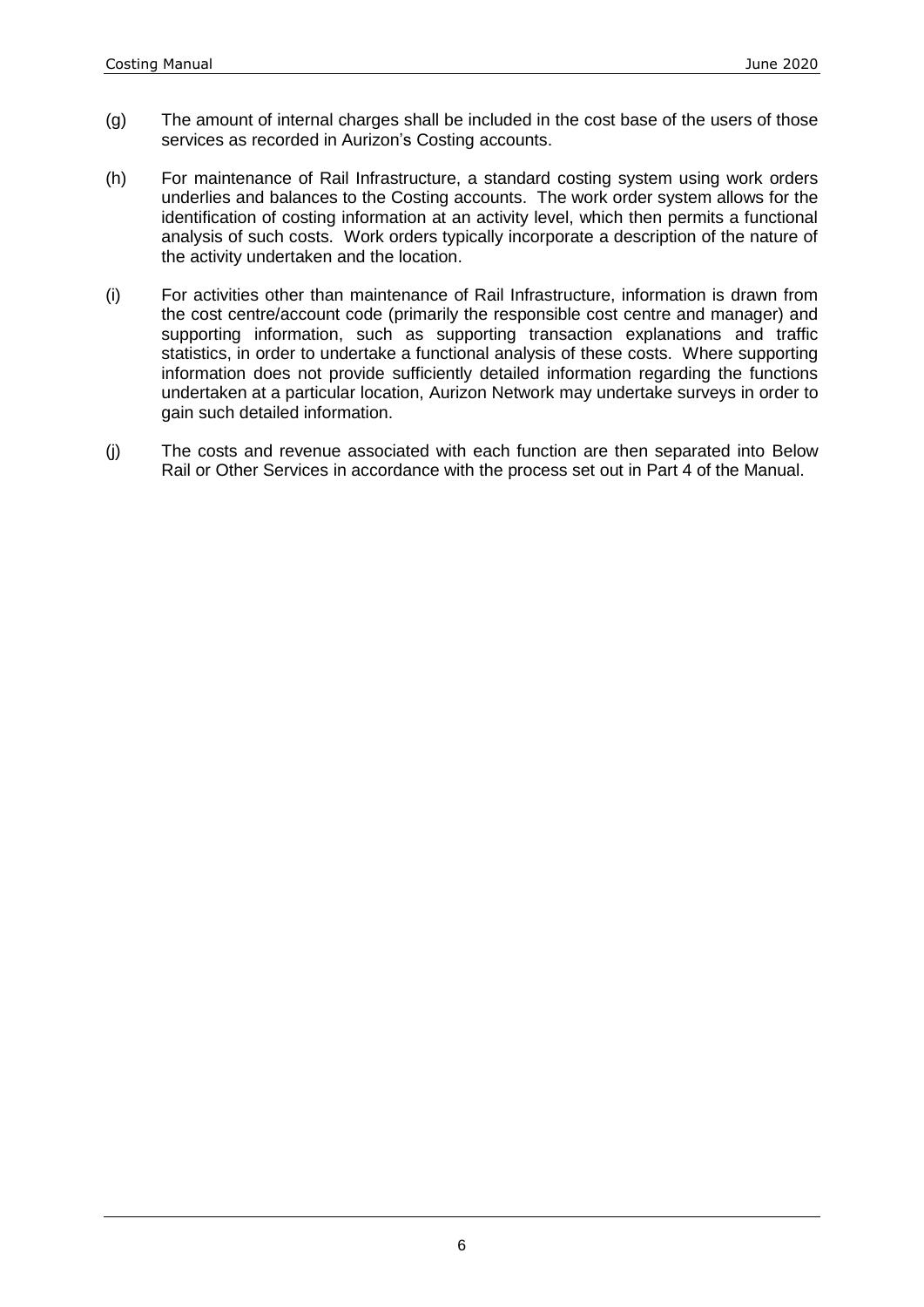### **PART 4. SEPARATION OF BELOW RAIL COSTS AND REVENUE**

#### **4.1 SEPARATION OF BELOW RAIL EXPENSES**

- (a) Expenses shall only include those items recorded in the Costing accounts of Aurizon Network. However:
- (b) Corporate overhead costs are included as calculated using the methodology for the calculation of efficient stand-alone corporate costs in section 4.1.10. Expenses shall be classified as relating to Below Rail Services provided by Aurizon Network or Other Services provided by Aurizon Network by responsibility-based accounting determining the cost centre and function for which the costs are incurred.

In some instances, Attribution or Allocation of expenses may be required in order to align with the Identified functions. Aurizon Network's major expense categories, aligned to the categories in the UT5 Final Decision where applicable, are shown in Table 4.1 which also lists their assignment.

The costs associated with these functions (except a net Gain on Disposal of Assets or net Gain on Derivatives) shall be aggregated and reported under "Expenses" in the Statement of Earnings Before Interest, Tax, Depreciation and Amortisation.

| <b>Aurizon Network Cost</b>                                    | <b>Below Rail</b><br><b>Services</b> | <b>Other</b><br><b>Services</b> |
|----------------------------------------------------------------|--------------------------------------|---------------------------------|
| <b>Network Control, safeworking and</b><br>operations services | Identifiable                         |                                 |
|                                                                |                                      |                                 |
| <b>Maintenance</b>                                             | Identifiable                         | Identifiable                    |
|                                                                |                                      |                                 |
| <b>Derailment / Flood Repairs</b>                              |                                      |                                 |
| Derailments and collisions                                     | Identifiable                         | Identifiable                    |
| <b>Flood Repairs</b>                                           | Identifiable                         | Identifiable                    |
| Infrastructure management                                      | Identifiable                         | Identifiable                    |
| <b>Business Management</b>                                     | Identifiable<br>/ Allocated          | Allocated                       |
| <b>Insurance</b>                                               |                                      |                                 |
| <b>Insurance Premium</b>                                       | Identifiable                         | Identifiable                    |
| <b>Traction Electricity</b>                                    | Identifiable                         |                                 |
| <b>Other Items</b>                                             |                                      |                                 |
| QCA Levy                                                       | Identifiable                         |                                 |
| (Gain)/ Loss on disposal of assets <sup>2</sup>                | Identifiable                         | Identifiable                    |
| Professional fees (eg audit)                                   | Allocated                            | Allocated                       |
| Bad/doubtful debts                                             | Identifiable                         | Identifiable                    |
| Miscellaneous                                                  | Identifiable                         | Identifiable                    |
| <b>Corporate Overhead</b>                                      | Allocated                            |                                 |

#### **Table 4.1 Summary of Procedures for Assigning Expenses**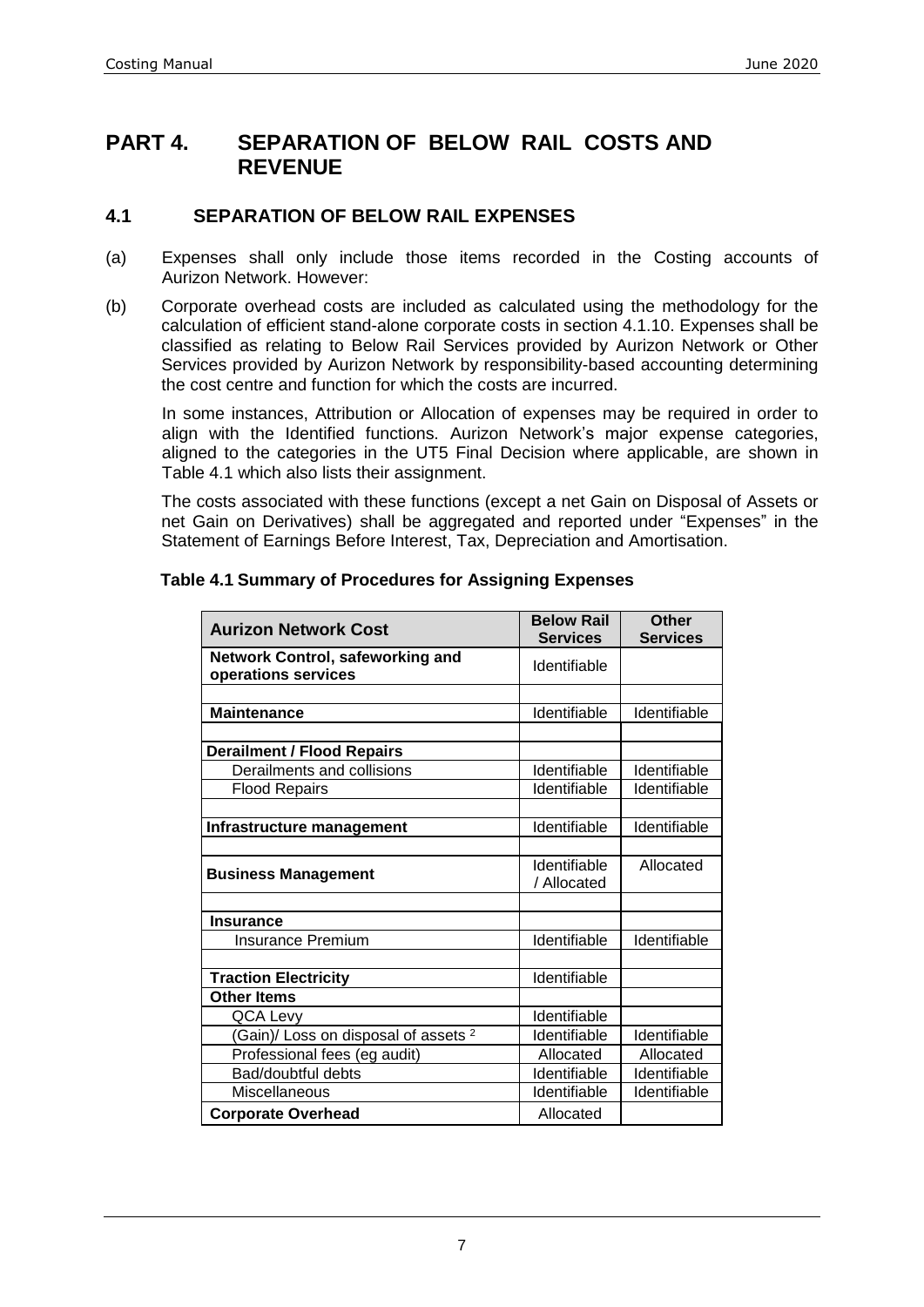#### **4.1.1 Network Control, safeworking and operations services**

- (a) Network Control, safeworking and operations services are performed by Aurizon Network staff and are Identified in Aurizon's Costing System in separate cost centres from other activities. Network Control, Safe Working and Operations includes controlling the movement of trains, light engines and track machines, and the safe working of these vehicles as they traverse the rail infrastructure.
- (b) There is no allocation of Network Control, safeworking and operations services costs in the Costing accounts between coal and non-coal services to assist in establishing coal tariffs. In the UT5 Final Decision, the QCA has determined an allocation of 5.1% of costs of train control to non-coal services based on 'percentage of time spent on track'. The total costs of Network Control, safeworking and operations services are reported as Below Rail Services in the Financial Statements since it relates to the use of coal systems for providing transportation by rail.

#### **4.1.2 Maintenance**

#### **4.1.2.1 Maintenance of Track, Bridges, Signals and Traction Power Distribution Equipment**

- (a) The cost of these functions is identified by cost centre in Aurizon's Costing System by utilising work orders with standard unit rates that allow for direct costs, indirect costs (leave, training, downtime etc) and a share of administration costs.
- (b) All the costs are Below Rail except for the following costs Identified from work orders:
	- (i) Maintenance of lines which are not part of the declared network and are maintained by Aurizon Network under contracts with the relevant infrastructure owner (these costs should be treated as Other Services provided by Aurizon Network).
- (c) Costs associated with new construction on the declared Aurizon network shall be capitalised.
- (d) Costs associated with new construction on lines that are not part of Aurizon Network's declared network shall be treated as Other Services provided by Aurizon Network.

#### **4.1.2.2 Maintenance of Traction Power Supply Equipment**

(a) All maintenance of the traction power supply systems is identified as a Below Rail cost.

#### **4.1.2.3 Maintenance of Buildings and Facilities**

- (a) Maintenance of Aurizon Network's building and facilities is derived in the Aurizon's Costing Accounts from work order cost details recorded in Aurizon's costing system, including location and type of building or facility and maintenance activity.
- (b) Maintenance costs are Identified with particular buildings or facilities, and Allocated to Below Rail Services provided by Aurizon Network or Other Services provided by Aurizon Network depending on the building or facilities use. Specific allocations are:
	- (i) Maintenance of water, power and lighting facilities in Below Rail yards (Identified in the Undertaking) are 100% Below Rail;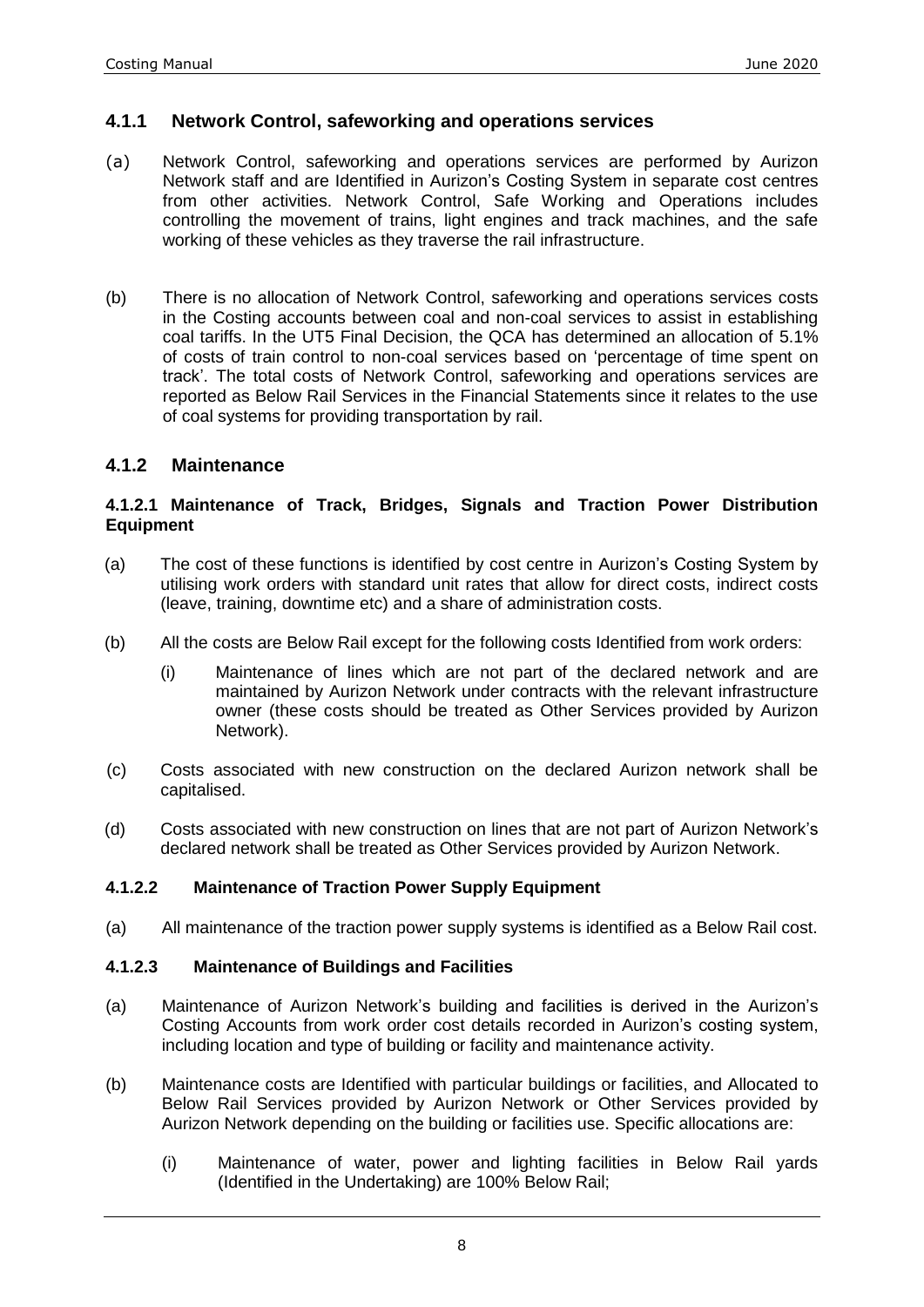(ii) Buildings or facilities utilised for housing telecommunications backbone equipment are 100% Below Rail;

#### **4.1.2.4 Telecommunications**

(a) Telecommunications maintenance relates to the Communications Network.

These core assets of the network include pole routes, optic fibre installations, microwave links, radio networks and associated interface equipment (eg power supplies and buildings to house equipment). Most railways including Aurizon supplies and buildings to house equipment). developed telecommunications networks for the purpose of linking train control centres to signals and other safe working communications. Over the years the backbone has been expanded in size, complexity and technical sophistication to cater for technical developments in train control and signalling.

Aurizon Network is the "owner" of the Control Communications assets in the CQCN and maintenance costs for the assets are separately Identified by work order. These costs are to be treated 100% Below Rail.

#### **4.1.3 Derailment/Flood repairs**

#### **4.1.3.1 Derailments and Collisions**

(a) Infrastructure repair and other costs arising from derailments, collisions and other accidents recorded in the accounts of Aurizon Network shall be treated as Below Rail unless it relates to lines which are not part of the declared network and are maintained by Aurizon Network under contracts with the relevant infrastructure owner, in which case it will be Identified as Other Services.

#### **4.1.3.2 Flood Repairs**

(a) Infrastructure repair and other costs arising from flooding and other natural disasters shall be separately recorded in the accounts of Aurizon Network, and treated as Below Rail unless it relates to lines which are not part of the declared network and are maintained by Aurizon Network under contracts with the relevant infrastructure owner, in which case it will be Identified as Other Services.

#### **4.1.4 Infrastructure Management**

- (a) This item refers to the management of the Below Rail infrastructure by Aurizon Network. This includes Regional Managers in major regional locations responsible for maintenance strategies.
- (b) Aurizon's Costing Accounts shall separate Aurizon Network's infrastructure management costs from specific maintenance costs in the Aurizon Network cost centres.
- (c) All the costs are Below Rail except for the management of infrastructure on lines which are not part of the declared network and are maintained by Aurizon Network under contracts with the relevant infrastructure owner (these costs should be treated as Other Services provided by Aurizon Network) and can be identified from work orders/timesheets.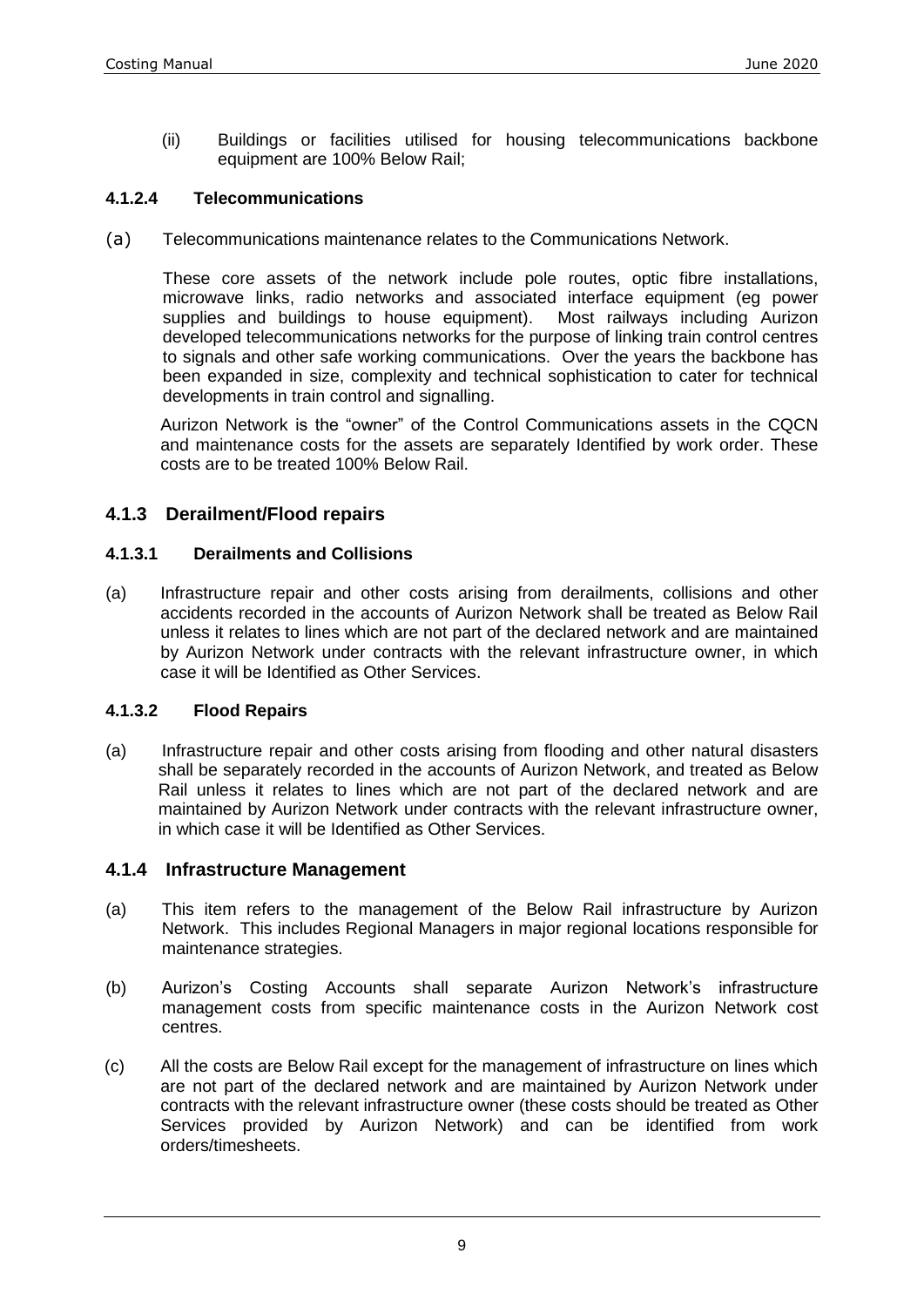#### **4.1.5 Business management costs**

- (a) Business management costs includes areas within the Network function that provide management and support services to the operational areas of Network. These include Group Executive Network, Finance, Regulation, Customers, Legal and Network Operations Management.
- (b) Business management costs are incurred within Aurizon Network and are Identifiable in Aurizon Network's Costing accounts by cost centre.

Table 4.2 summarises the separation of business support costs.

| <b>Business management costs</b>                      | <b>Below Rail</b><br><b>Services</b>      | <b>Other</b><br><b>Below Rail</b><br><b>Services</b> |
|-------------------------------------------------------|-------------------------------------------|------------------------------------------------------|
| <b>Group Executive Network</b>                        | Identifiable or<br>Allocated at<br>90.0%  | Allocated at<br>10.0%                                |
| Network Finance                                       | Identifiable /or<br>Allocated at<br>97.2% | Allocated at<br>2.8%                                 |
| <b>Network Regulation</b>                             | Identifiable<br>100%                      |                                                      |
| Commercial<br>(formerly)<br>Customers<br>Development) | Identifiable /<br>Allocated at<br>90.0%   | Allocated at<br>10.0%                                |
| Network Legal                                         | Identifiable /<br>Allocated at<br>90.0%   | Allocated at<br>10.0%                                |
| <b>Network Operations Management</b>                  | Identifiable<br>100%                      |                                                      |

**Table 4.2 Summary of Business management costs**

- (c) Costs of Finance, Regulation, Customers and Legal by their nature predominantly relate to Below Rail Services. As timesheets are not kept to record time spent on various activities, an allocation to Other Services will be made based on % allocations approved in the UT5 Final Decision.
- (d) Costs of Group Executive Network are included within the costs of Below Rail Services and Other Services using the same allocation percentages for Customer and Legal (which are the most conservative). It should be noted however that costs of Group Executive were disallowed from the UT4 allowances for business management costs and were not included within the UT5 allowance for this same reason.
- (e) The UT5 Final Decision includes a general allocation for non-coal traffic of 1.15%. This was applied to total system wide and corporate overhead costs excluding electric traction energy costs and connection costs, Train Operations, Infrastructure management and those categories of Business management costs that are allocated at less than 100%. This allocation has not been included within the Below Rail Financial Statements as non-coal traffic is still a Below Rail service as it relates to the use of coal systems for providing transportation by rail.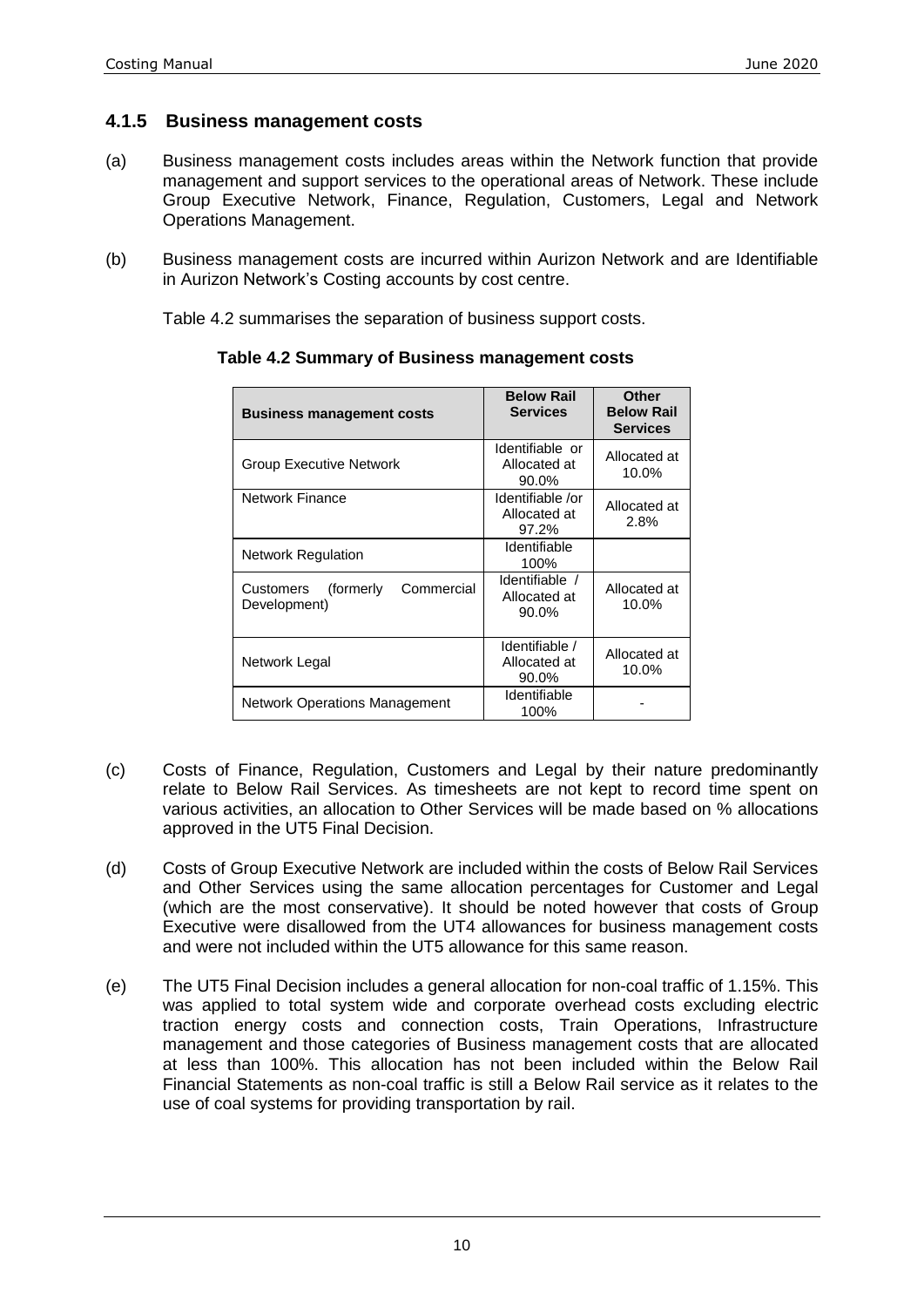#### **4.1.6 Insurance**

- (a) Insurance premiums charged directly to Aurizon Network are able to be identified via the cost centre structure and can be identified with Below Rail Services provided by Aurizon Network or Other Services provided by Aurizon Network from an analysis of these cost centres.
- (b) The Aurizon Group has in place a group insurance program for a number of different insurance policies direct with the insurance market. The policies in this program cover Aurizon Network and its activities. A specific premium is not allocated by the insurers to Aurizon Network. The amounts recognised as insurance premiums in the Costing Accounts for Aurizon Network represent an allocation of the Aurizon Group's premium. The insurance allowance included in the reference tariffs has been estimated for Aurizon Network on a standalone basis and not the allocation basis noted above.
- (c) The UT5 Final Decision provides for a self-insurance allowance for uninsurable risks including derailment, dewirement, weather damage and third-party repairs. The level of self-insurance funding for the uninsurable risks is equal to the amount collected through the reference tariffs. The amount detailed within these Costing Accounts, excludes amounts which have been recovered through any QCA approved tariff adjustment. Details regarding the number of claims on the self-insurance funding during the relevant year can be found in the Notes to these financial statements.

#### **4.1.7 Traction Electricity Energy Costs**

- (a) Traction Electricity Energy cost is the actual cost of electric energy for motive power traction. It shall be treated as a Below Rail cost, because the electricity is taken from Aurizon Network's electric overhead system by all electric trains in common. Therefore, it is necessary for rail operators to purchase traction electricity from Aurizon Network.
- (b) Aurizon Network is responsible for the traction electricity supply contract. The cost can be Identified in the accounts of Aurizon Network.

#### **4.1.8Other Items**

#### **4.1.8.1 Qld Competition Authority Levy**

(a) The QCA Levy is identified in Aurizon Network's Costing accounts and is Below Rail.

#### **4.1.8.2 Miscellaneous**

- (a) Other items occurring in the cost centres of Aurizon Network will be Below Rail Services provided by Aurizon Network or Other Services provided by Aurizon Network by Identification, depending on their specific nature.
- (b) Costs incurred in respect to investments in other entities or joint ventures shall be Identified as Other Services provided by Aurizon Network.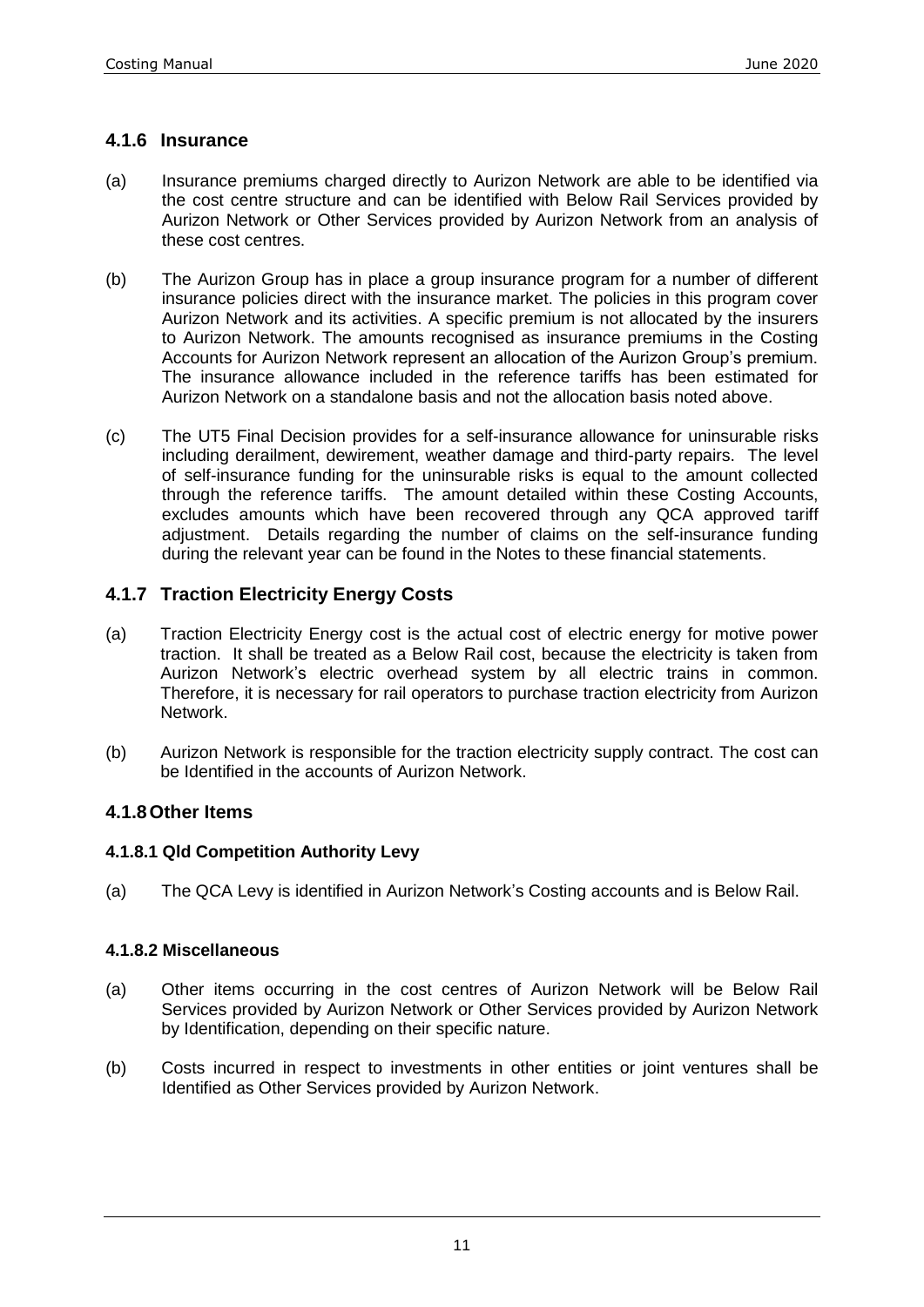#### **4.1.9 Expenses not reported in financial statements**

- (a) The following costs of Aurizon Network are excluded from the Statement of Earnings before Interest, Tax, Depreciation and Amortisation:
	- Financing Costs
	- Income Tax Expense
	- Depreciation and amortisation except for depreciation included within the maintenance allowance.
- (b) Depreciation and amortisation expenses in the Costing accounts are recorded against cost centres of Aurizon Network which by analysis allows Identification, Attribution or Allocation of these expenses to Below Rail or Other Services provided by Aurizon Network. Line section codes attached to assets in the Fixed Asset Register may be used to identify the infrastructure on which non-coal freight trains are run. Depreciation on this infrastructure will be reported as Other Services.
- (c) Depreciation in the Costing accounts does not represent the depreciation allowance in the reference tariffs due to differences in methodology between depreciation on the RAB and depreciation calculated under the Australian Accounting Standards. The Statement of Earnings is presented before deductions for depreciation and amortisation since it is not comparable to the regulatory depreciation allowances.

#### **4.1.10 Corporate Overhead**

- (a) Under the functional organisational model of the Aurizon Group, corporate services (e.g. payroll, HR services, computer services, admin building services, motor vehicle fleet management are not charged to the operating functional units separately and are therefore included in corporate overhead.
- (b) Corporate overhead comprises the following functions:
	- (i) Board & CEO
	- (ii) Finance & Strategy, incorporating
		- 1. Treasury provide specialised advisory support including establishment of policies, management of liquidity, management of banking relationships, establishment and management of debt facilities, development and execution of hedging strategies; and transaction processing for accounts receivable.
		- 2. Tax provision of tax strategy, calculation of income taxes and preparation of income tax returns, monitoring of tax compliance, provision of specialist advice to the business on potential and executed transactions.
		- 3. Investor relations provide market investment intelligence and management the performance and strategic communications for the investment community.
	- (iii) Technical Services and Planning
		- 1. Real Estate responsible for delivering services for: all commercial office and other work place accommodation; operational facilities including depots, yards and other buildings used to accommodate or support operational activities; and housing and camp accommodation for staff. This includes acquisitions, disposals, leasing and portfolio management, facilities management and workplace management including space planning on commercial and operational sites.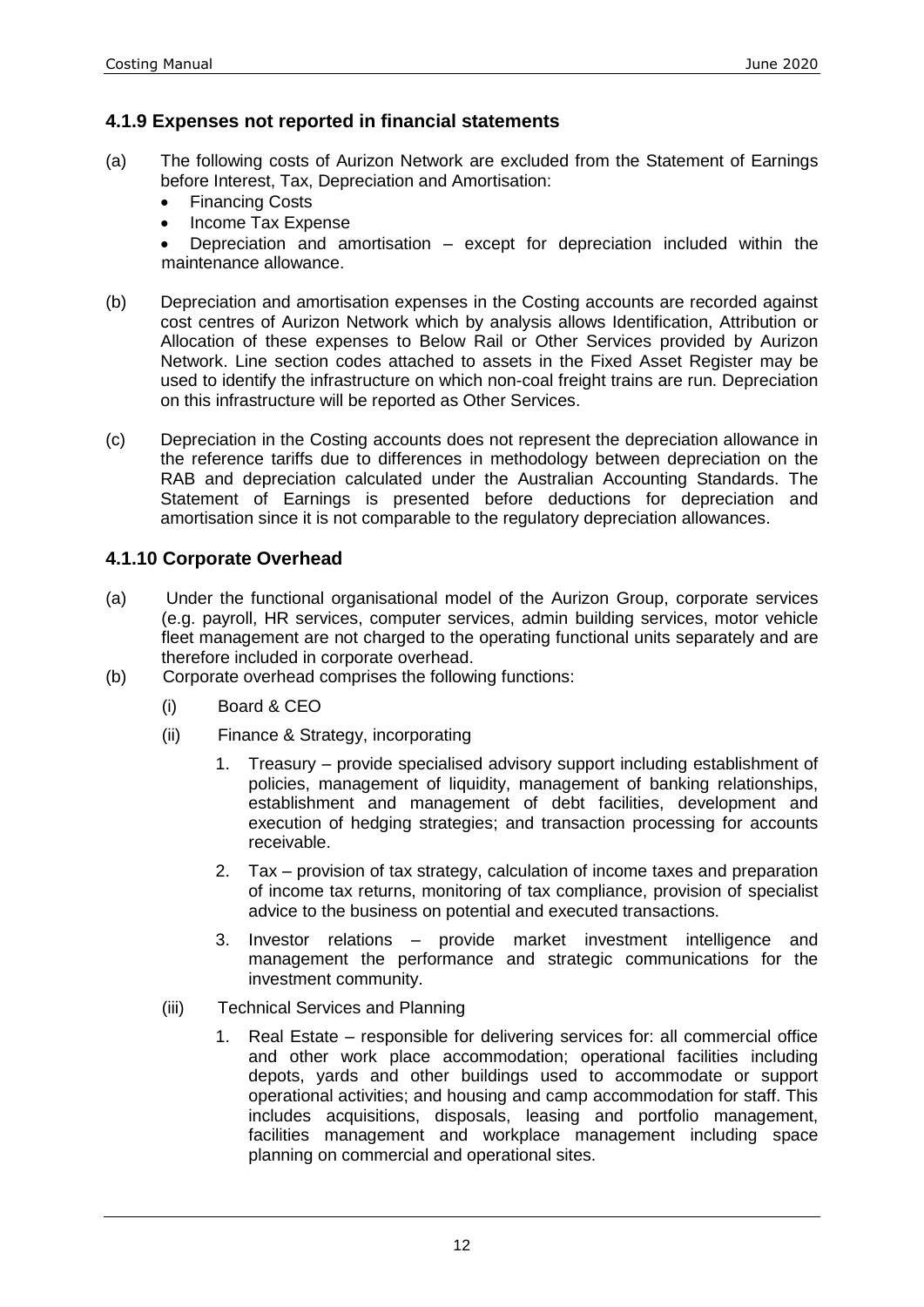- 2. Technology responsible for: managing all information and business systems (excluding operational technology) as well as external IT partnerships across the Group; and the effectiveness of IT investments aligned to the business priorities.
- 3. Inbound supply and procurement provide the best cost commercial outcomes across all suppliers through a systematic and disciplined sourcing process, and maintain the commercial relationships with all suppliers under contract; and standardised transactional processing for accounts payable.
- (iv) Corporate
	- 1. Organisational Development and Capability management of organisational capability through leading the strategic framework, system development and ongoing monitoring and evaluation of components of the employee life cycle (from recruitment to exits).
	- 2. Brand and communications internal and external communication programs including stakeholder relations, corporate affairs and community engagement;
	- 3. Remuneration and Employee Relations policy setting and advice on remuneration and employee relations; payroll processing and preparation of statutory returns associated with employee benefits.
	- 4. Company secretary prime interface between the Board and management and is responsible for ensuring compliance with statutory obligations under the *Corporations Act 2001*.
	- 5. Legal General Counsel providing legal advice for the enterprise and management of the engagement of external legal service providers.
	- 6. Safety, health and environment (SHE) provide expertise, coaching and governance to the Board and management; manage Aurizon's environmental footprint and enterprise SHE resources; and manage Aurizon's interface with external regulatory bodies.
	- 7. Risk and assurance provide independent and objective assurance to management and the Board on the adequacy of governance, risk management and internal control systems and procedures.
	- 8. Safety and HR partners partnering with senior management and their teams to enable the achievement of business objectives.
- (c) Corporate overhead is Allocated as relating to Below Rail Services because it is calculated using the same methodology as the regulatory allowance, and hence pertains only to Below Rail Services.
- (d) The methodology employed for allocating the Aurizon Group's corporate costs to Below Rail Services is as follows:
	- (i) Obtain from Costing Accounts the operating expenses for each non-operational function of the Aurizon Group – e.g. Finance (excluding direct Network Finance), Technical Services and Planning, Corporate, and Board & CEO.
	- (ii) Exclude cost centres in the Costing Accounts for each of these functional areas that are specifically related to operating functions other than below rail services.
	- (iii) Apply allocators calculated as at the end of the financial year to all other cost centres in the Costing Accounts as summarised in Table 4.3 where: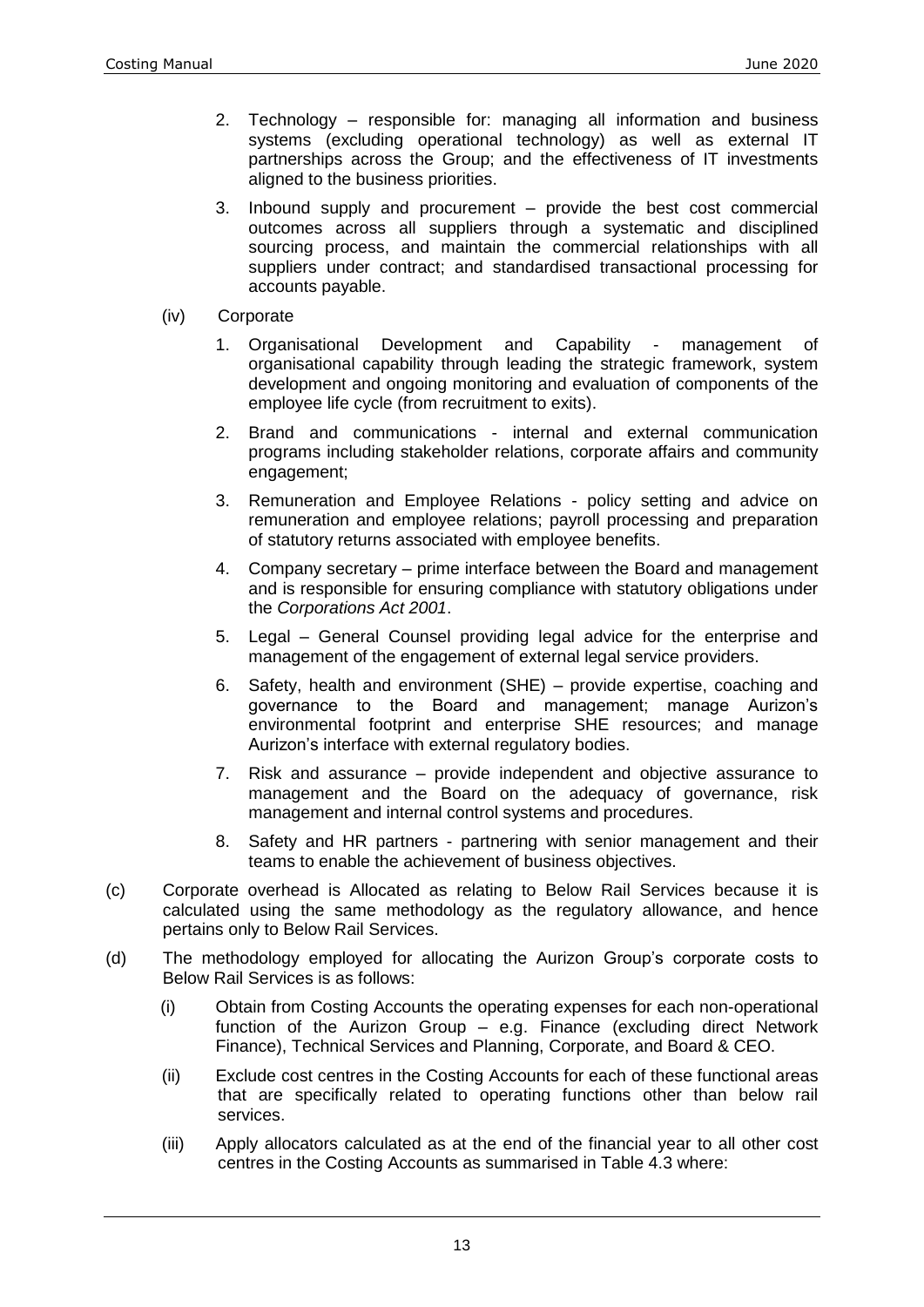- 1. FTEs % is the number of below rail network employees\* as a percentage of total Aurizon Group employees.
- 2. Aurizon Network direct costs % is the direct operational costs (excluding depreciation, access charges and traction costs) of the below rail network business<sup>\*</sup> as a percentage of the total direct operational costs (excluding depreciation, access charges and traction costs) of the Aurizon Group.

| <b>Corporate Non-operating function</b>                                                                                                                                                                                                 | <b>Allocator Applied</b>                                                                                                                                                  |  |
|-----------------------------------------------------------------------------------------------------------------------------------------------------------------------------------------------------------------------------------------|---------------------------------------------------------------------------------------------------------------------------------------------------------------------------|--|
| <b>Board &amp; CEO</b>                                                                                                                                                                                                                  | Direct costs                                                                                                                                                              |  |
| <b>Finance (excluding Network Finance)</b><br>Acquisitions,<br>Mergers<br>&<br>Finance Partner Coal, Finance<br>Partner Bulk,<br>and<br>Group<br>Planning<br>Accounting,<br>&<br>Reporting and Governance<br><b>Accounts Receivable</b> | Nil<br>Number of transactions                                                                                                                                             |  |
| All<br>other<br>functions<br>sub-<br>including-<br>Treasury,<br>Tax, Investor<br>Relations,<br>Insurance,<br>Resource<br>Admin<br>Centre. Finance Partner TSP &<br>Corporate.                                                           | Direct costs                                                                                                                                                              |  |
| <b>Technical Services and Planning</b>                                                                                                                                                                                                  | Generally identifiable by                                                                                                                                                 |  |
| <b>Real Estate</b>                                                                                                                                                                                                                      | occupancy, with FTEs used for<br>unidentifiable/shared costs                                                                                                              |  |
| Technology                                                                                                                                                                                                                              | Labour costs: 7.3% Identifiable to<br>Network; 81.6% allocated using<br><b>FTEs</b><br>Consumables costs: 12.5%<br>Identifiable to Network; 60.2%<br>allocated using FTEs |  |
| Procurement<br><b>Accounts Payable</b>                                                                                                                                                                                                  | Direct costs<br>Number of transactions                                                                                                                                    |  |
| Corporate                                                                                                                                                                                                                               |                                                                                                                                                                           |  |
| Organisational Development &<br>Remuneration,<br>Capability,<br>Payroll, Risk & Assurance and<br>Relations,<br>Emplovee<br>Safety                                                                                                       | <b>FTEs</b>                                                                                                                                                               |  |
| Health & Environment<br>communications,<br>External<br>External<br>relations, Company                                                                                                                                                   | Direct costs                                                                                                                                                              |  |
| Secretary, Legal,<br>$HR$ – centrally held costs<br>executive bonuses<br>leave discounting                                                                                                                                              | 9%<br>10%                                                                                                                                                                 |  |
| Safety and HR partners - TSP<br>and Corporate<br>Safety<br>and<br>HR<br>partner                                                                                                                                                         | <b>FTEs</b>                                                                                                                                                               |  |
| <b>Network</b><br>Safety and HR partner - Coal<br>and Bulk, Brand and Community<br>Engagement                                                                                                                                           | 100%<br>Nil                                                                                                                                                               |  |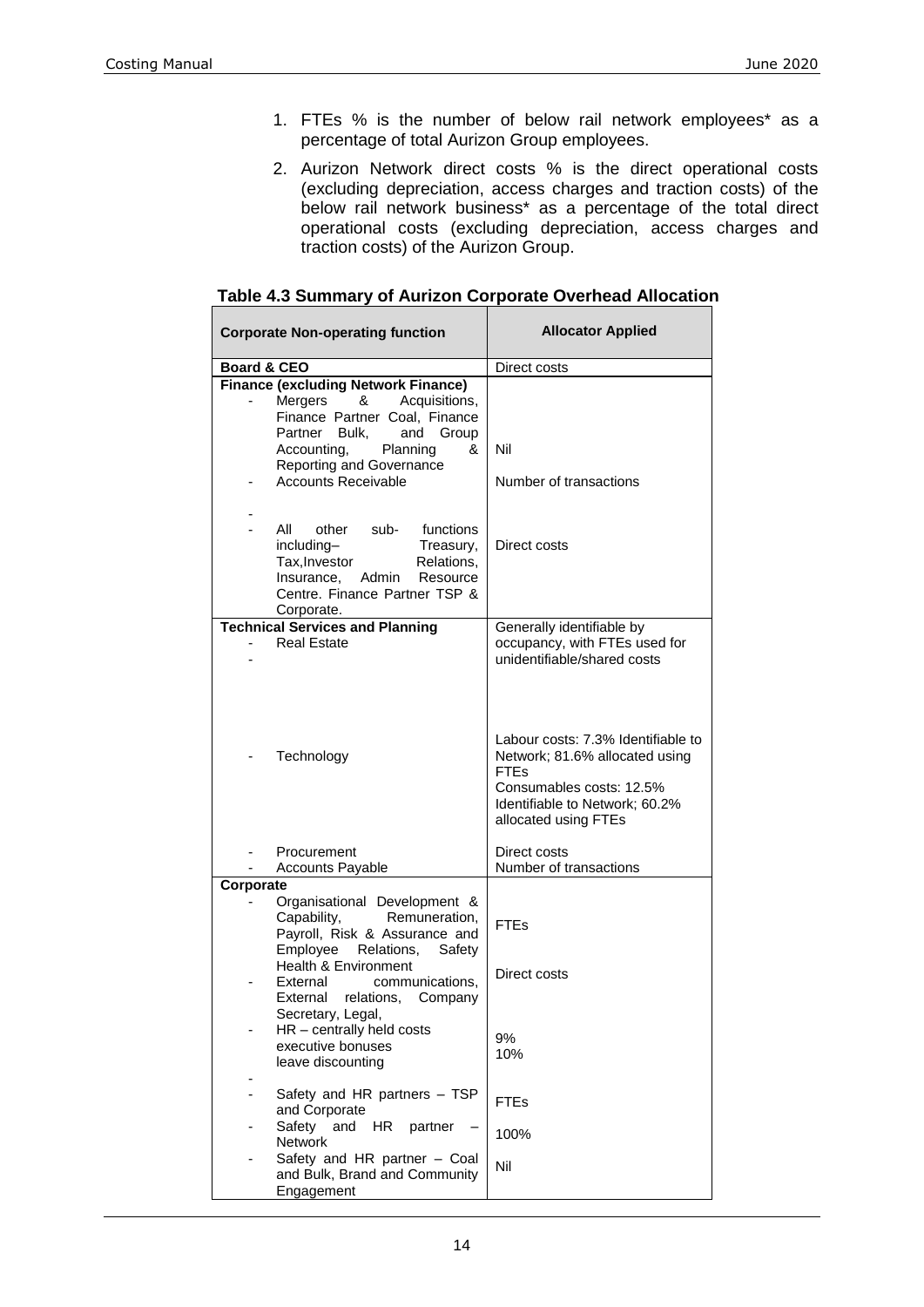#### **4.2 SEPARATION OF BELOW RAIL REVENUE**

(a) Revenue shall only include those items recorded in the Costing accounts of Aurizon Network.

Table 4.4 summarises the procedures for separating Aurizon Network revenue into Below Rail Services provided by Aurizon Network or Other Services provided by Aurizon Network.

#### **Table 4.4 Summary of Procedures for Separating Revenue**

|                                  | <b>Below Rail</b><br><b>Services provided</b><br>by Aurizon<br><b>Network</b> | <b>Other Services</b><br>provided by<br><b>Aurizon Network</b> |
|----------------------------------|-------------------------------------------------------------------------------|----------------------------------------------------------------|
| <b>SALES REVENUE</b>             |                                                                               |                                                                |
| Access charges - Coal            | Identifiable                                                                  |                                                                |
| Access charges - Other           | Identifiable                                                                  |                                                                |
| Electric traction energy charges | Identifiable                                                                  |                                                                |
|                                  |                                                                               |                                                                |
|                                  |                                                                               |                                                                |
| <b>OTHER REVENUE</b>             |                                                                               |                                                                |
| Access facilitation charges      |                                                                               | Identifiable                                                   |
| Contributions from developers    |                                                                               |                                                                |
| GAPE and WIRP fees               |                                                                               | Identifiable                                                   |
| Insurance claims revenue         | Identifiable                                                                  | Identifiable                                                   |
| Other                            | Identifiable                                                                  | Identifiable                                                   |

#### **4.2.1 Sales Revenue**

- (a) This category relates to the main activities of Aurizon Network provision of network infrastructure services.
- (b) Revenue items in this category are:
	- **External and internal below rail access revenue for Aurizon Network, net of** external rebates
	- Electric traction energy charges (EC)
	- Other revenue

#### **4.2.1.1 Access Charges**

- (a) External and internal access revenue is recorded in cost centres representing coal systems in the accounts of Aurizon Network. These items are to be the amounts advised by Aurizon Network as being in accordance with the access agreements for the year concerned.
- (b) Revenue from access charges for bulk coal trains shall be reported separately in the Financial Statements. Access charges for bulk coal trains shall comprise regulated tariffs AT1 to AT5. Any other non-regulated charges for these trains are reported as Below Rail Services revenue.
- (c) 'Access charges other' comprises access revenue received from the running of noncoal freight services and are also reported as Below Rail Services revenue since it is derived from the coal systems used to provide transportation by rail.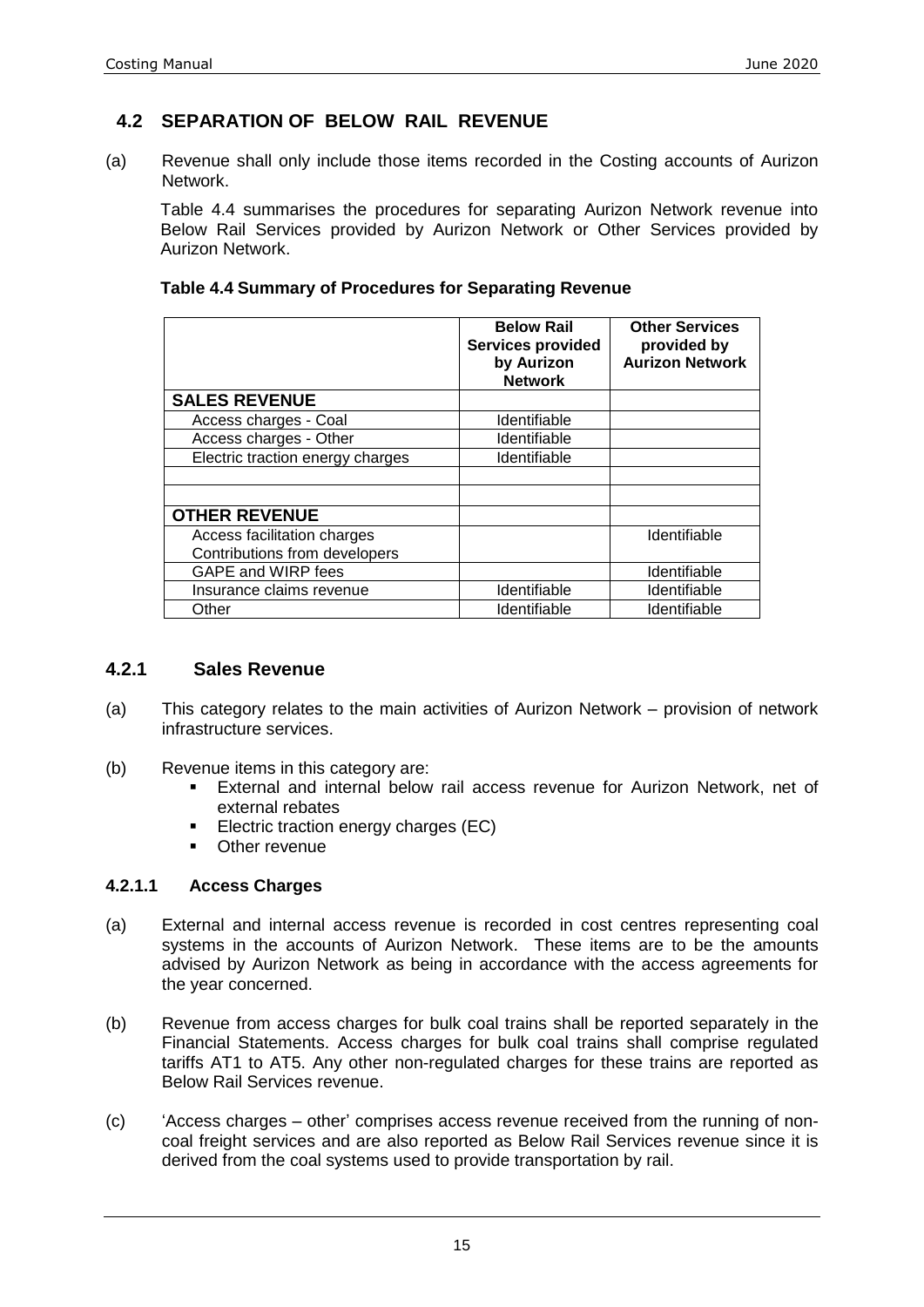#### **4.2.1.2 Electric Traction Energy Charges**

(a) This item relates to the EC charge only in respect to electric coal trains. These items are in the accounts of Aurizon Network with the amounts being in accordance with the access agreements for the year concerned.

#### **4.2.2 Other Revenue**

#### **4.2.2.1 External Other Revenue**

- (a) Any external other revenue for Aurizon Network is Identifiable as Below Rail Services provided by Aurizon Network or Other Services provided by Aurizon Network from an analysis of cost centre data or Costing System account codes.
- (b) Access facilitation deeds, GAPE deeds and WIRP deeds have been negotiated separately to reference tariffs and associated revenue recorded in separate Costing Accounts account codes than access revenue. Access facilitation charges and fees received pursuant to these deeds are recognised as Other Services revenue.
- (c) As a result of sizing of telecommunications equipment, particularly transmission systems, there is some capacity that is used to carry additional voice and data transmissions. Some is related to the coal supply chain, some is related to providing voice services (business communications) for Aurizon Network, and some is used by third parties. Aurizon Network charges revenue for use of the backbone by External customers (e.g. Queensland Rail). This is classified as Other Services Revenue.

#### **4.2.2.2 Other Items**

(a) From time to time other revenue items may occur which this Manual does not specifically anticipate. In such cases the general principles in Part 3 shall be followed.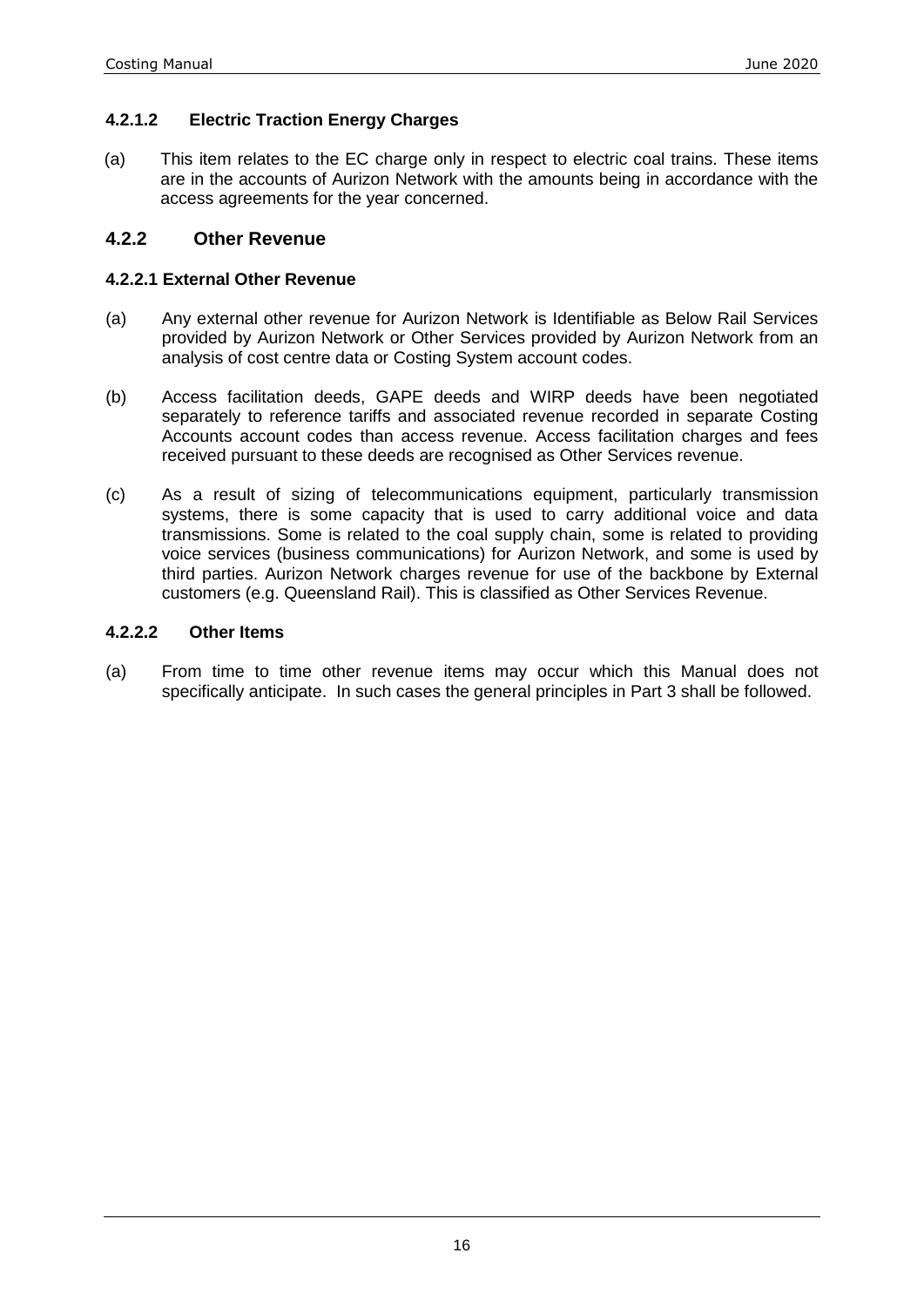### **PART 5. FINANCIAL STATEMENTS**

#### **5.1 Format of Financial Statements**

(a) Paragraph 3.8(a) of the Undertaking requires Aurizon Network to "*develop, on an annual basis:…*

*(i) General purpose financial statements for Aurizon Network in accordance with relevant legislation and applicable Australian accounting standards; and*

*(ii) a supplementary set of financial statements which* 

*(A) separately identifies Aurizon Network's business in respect of the supply of the declared services contemplated by section 250(1)(a) of the Act from other business conducted by Aurizon Group*

*(B) identifies costs common to both Aurizon Network and Aurizon Group and the way in which such costs are allocated; and* 

*(C) are otherwise developed in accordance with the methodology and format set out in the Costing Manual.*

- (b) The format to be used for the Financial Statements is specified in Schedule A to this Manual.
- (c) Comparative information for the previous financial year should be restated for changes in accounting policies or changes in the Costing Manual from one financial year to another.

#### **5.2 Minor Changes to the Format**

Minor changes to the wording, line items and columns in the Financial Statements can be made to meet changing circumstances subject to the approval of the QCA.

#### **5.3 Notes to the Financial Statements**

The Financial Statements shall be accompanied by notes which shall:

- (a) Refer to this Manual as the methodological basis of preparation of the Financial Statements;
- (b) Refer to the underlying records for Aurizon Network and where applicable Aurizon as being the source of information for preparation of the Financial Statements;
- (c) Refer to (but not repeat) the notes accompanying Aurizon Network's general purpose financial statements for explanation of Aurizon Network's accounting policies;
- (d) Explain the terms "Below Rail Services Provided by Aurizon Network" and "Coal System" and any changes during the year;
- (e) Disclose other amendments made to the Manual during the year, including the financial impact, where such amendments have a material impact on the Financial Statements; and
- (f) Provide explanation of material matters about which an informed reader would need to be aware to understand the Financial Statements.
- (g) Provide details on Self-Insurance in accordance with clause 3.8(d) of the Undertaking.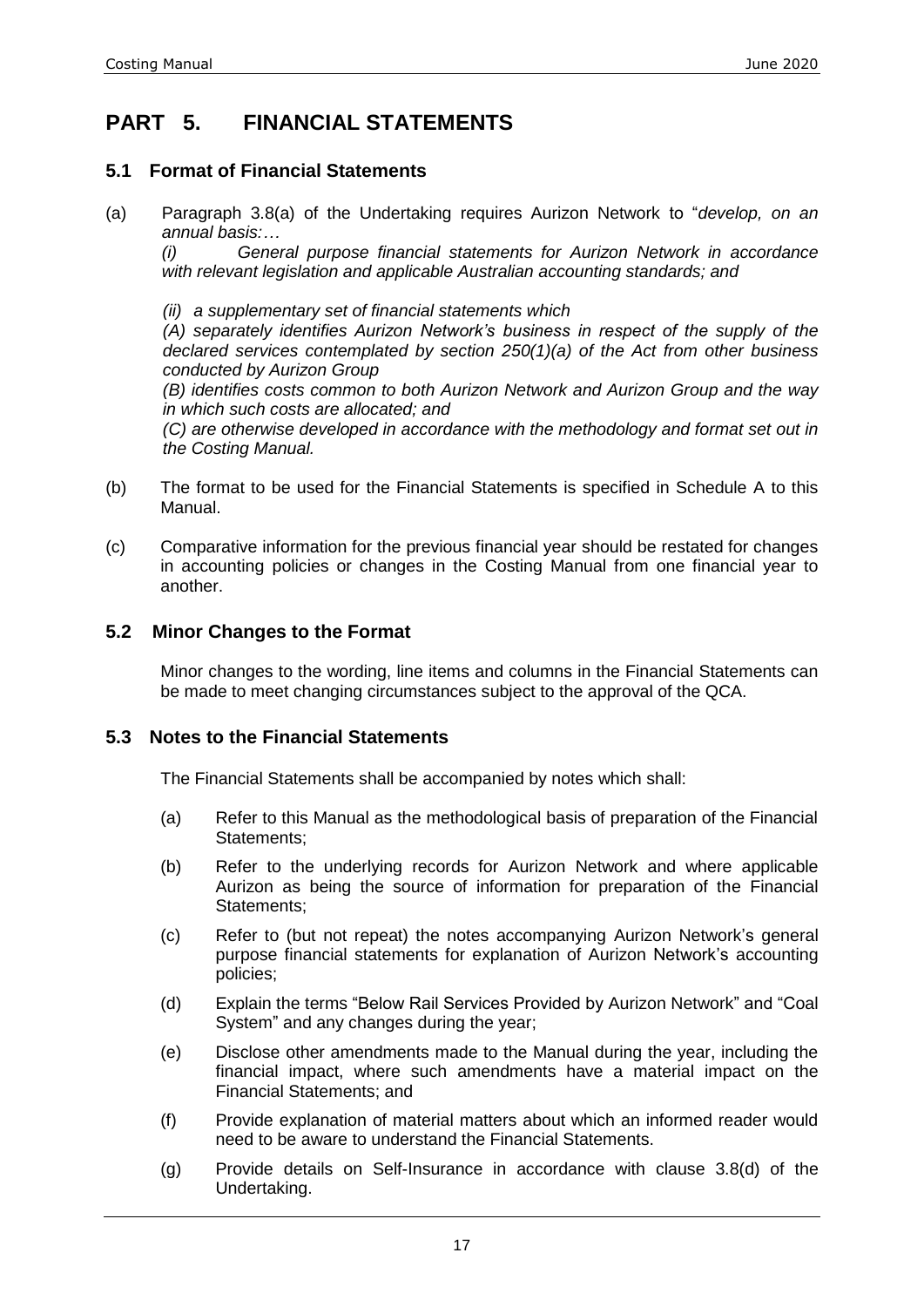- (h) Identify costs common to Aurizon Network and Aurizon Group and the allocation basis that has been applied to these costs.
- (i) Provide a comparison between costs allocated using allocation percentages calculated for the current financial year, and those approved for the Undertaking.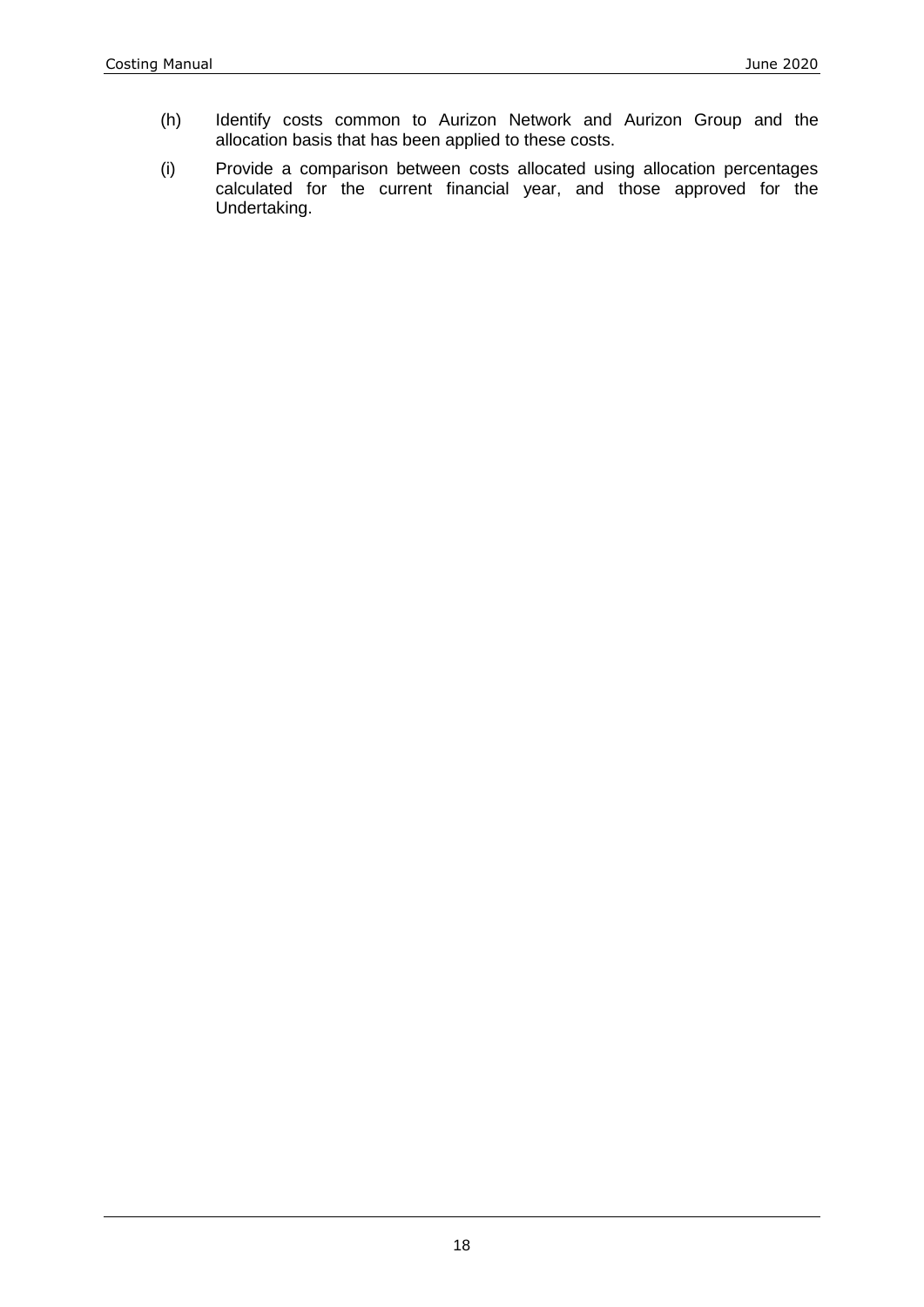### **PART 6. DEFINITIONS**

In this Manual, the following words and expressions shall have the meanings identified in this Part 6. Other parts of speech or grammatical forms of a word or phrase defined in this Manual have a corresponding meaning.

Capitalised terms included in this Manual but not defined in this Part 6, or elsewhere in this Manual, have the same meaning as in the Undertaking.

*"Allocation"* means, where assets, costs, or revenues are jointly used for the provision of a function/service and where there is no direct causal relationship between the resources used and the function/service provided, the sharing of such joint costs between those functions/services.

*"Attribution"* means, where assets, costs or revenues are jointly used for the provision of a function/service and where there is a causal relationship between the resources used and function/service provided, the sharing of costs between those functions/services on a basis of cost causality.

**"***Aurizon***"** means Aurizon Holdings Limited, the listed parent holding company. Aurizon wholly owns Aurizon Operations Limited that wholly owns Aurizon Network Pty Ltd.

*"Aurizon Network"* means Aurizon Network Pty Ltd ACN 132 181 116.

*"Below Rail Costs"* means the assets and/or costs, revenue and investments (as the context implies) associated with the provision of Below Rail Services.

*"Central Queensland Coal Network (CQCN)"* means, as defined within the Undertaking, the following rail corridors :

- a) from the ports at Hay Point and Dalrymple Bay to Blair Athol mine, North Goonyella mine, Hail Creek mine and the junction with the Gladstone to Gregory mine corridor;
- b) from the port of Gladstone (including domestic coal terminals in the vicinity of Gladstone and including, but not limited to, the Wiggins Island Coal Export Terminal) to Gregory, Minerva and Rolleston mines;
- c) from the port of Gladstone (including domestic coal terminals in the vicinity of Gladstone) to Moura mine and the loading facility for Baralaba mine in the vicinity of Moura mine;
- d) from the port of Abbot Point to North Goonyella mine; and
- (i) all branch lines directly connecting coal mine loading facilities to the abovementioned corridors.

*"Corporate Overhead"* costs are the cost of those activities that relate predominantly to the overall management, strategy and governance of the corporation and which under the Aurizon functional organisational model and incurred centrally and not within the operational functions. Under the Aurizon functional organisational model, Corporate Overhead also includes Corporate Services.

*"Corporate Services"* costs are the costs of services that are provided at the corporation wide level to groups and divisions within Aurizon and include, for example, payroll, HR services, computer services, administration building services, motor vehicle fleet management and legal services.

*"Costing accounts"* or *"Costing system"* means the SAP General Ledger used by the Aurizon Group and which are used to extract information for the preparation of management accounts and Financial Statements.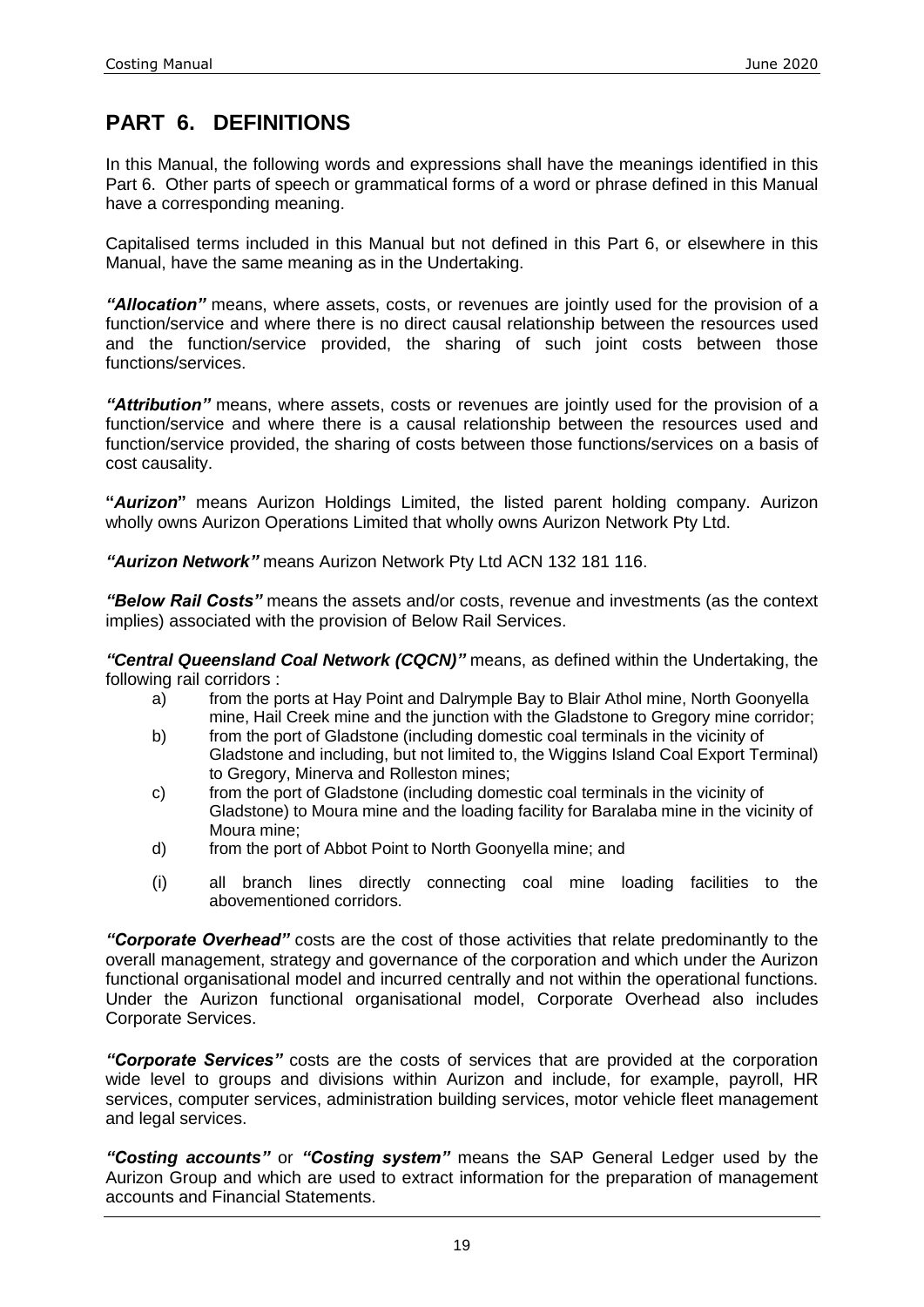*"Costing Manual"* or *"Manual"* means this document which is the cost allocation manual prepared by Aurizon Network and approved by the QCA.

"*Expenses*" means all operating expenses including corporate overhead.

*"Financial Statements"* means the statement of assets and, statement of earnings before interest, tax, depreciation and amortisation and associated notes for the financial statements, which separately identify Aurizon Network's business in respect of the declared services contemplated by section 250(1)(a) of the Act, from other business conducted by Aurizon Network, and which are required in accordance with the Undertaking.

*"Identification"* means, where costs are directly incurred, or assets directly used in the performance of a function/service, the identification of those costs to that function/service.

*"Line Section"* means a section of railway route as defined by Aurizon's Network Assets division from time to time and that is identified for the purpose of classifying the Rail Infrastructure into line sections with reasonably consistent traffic (in terms of type of traffic and density of traffic) and reasonably consistent track standards.

**"***Network***"** means the operational business division established within the Aurizon Group to provide management services on the rail network.

*"Network Wide"* means assets, costs, revenue and investments associated with the provision of Below Rail Services not able to be Identified or Attributed to a Line Section or a geographic region.

*"Other Services"* means the activities of Aurizon Network other than those associated with the provision of the service declared for the purposes of Part 5 of the Act pursuant to section 250(1)(a) of the Act.

*"Undertaking"* refers to Aurizon Network's access undertaking approved by the QCA in accordance with the Act in respect to the provision of Rail Infrastructure for the purpose of operating Train Services.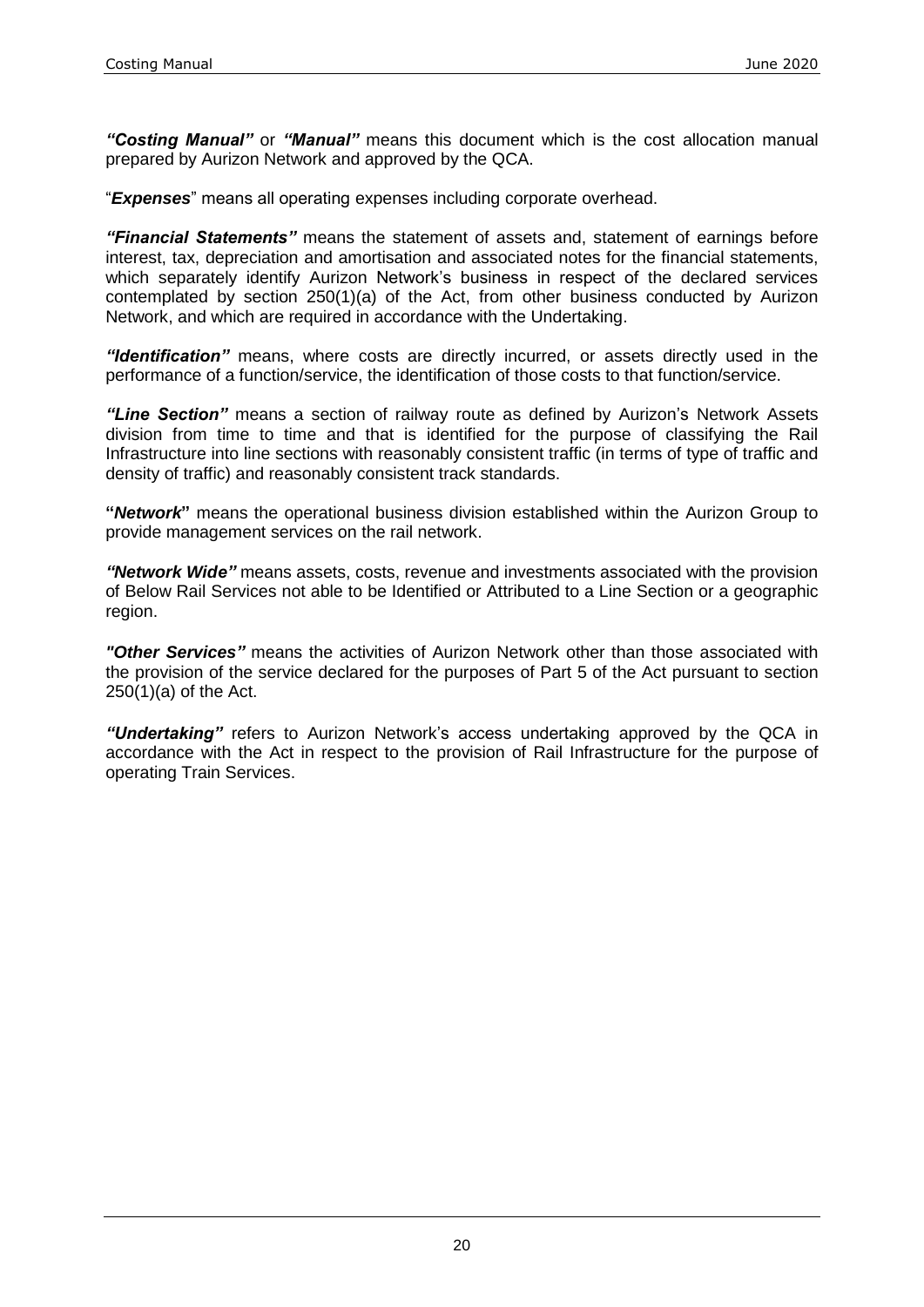## **COSTING MANUAL – SCHEDULE A**

#### **PRO FORMA FINANCIAL STATEMENTS**

#### **FINANCIAL STATEMENTS PURSUANT TO THE ACCESS UNDERTAKING**

#### **BELOW RAIL SERVICES PROVIDED BY AURIZON NETWORK**

#### **STATEMENT OF EARNINGS BEFORE INTEREST, TAX, DEPRECIATION AND AMORTISATION**

|                                                                        | <b>FOR THE YEAR ENDED</b><br><b>30 JUNE XXXX</b> | FOR THE YEAR ENDED<br><b>30 JUNE XXXX</b> |
|------------------------------------------------------------------------|--------------------------------------------------|-------------------------------------------|
|                                                                        | \$000's                                          | \$000's                                   |
| <b>REVENUE</b>                                                         |                                                  |                                           |
| Access charges - Coal                                                  | X, XXX                                           | X, XXX                                    |
| Access charges - Other                                                 | X, XXX                                           | X, XXX                                    |
| Electric traction energy charges                                       | X, XXX                                           | X, XXX                                    |
| Other                                                                  | X, XXX                                           | X, XXX                                    |
| Total revenue                                                          | X, XXX                                           | X, XXX                                    |
| <b>EXPENSES</b>                                                        |                                                  |                                           |
| Maintenance                                                            | X, XXX                                           | X, XXX                                    |
| Derailment / collision / flood repairs                                 | X, XXX                                           | X, XXX                                    |
| Network control services                                               | X, XXX                                           | X, XXX                                    |
| Infrastructure management                                              | X, XXX                                           | X, XXX                                    |
| <b>Business management</b>                                             | X, XXX                                           | X, XXX                                    |
| Insurance                                                              | X, XXX                                           | X, XXX                                    |
| <b>Traction electricity</b>                                            | X, XXX                                           | X, XXX                                    |
| Other expenses                                                         | X, XXX                                           | X, XXX                                    |
| Corporate overhead                                                     | X, XXX                                           | X, XXX                                    |
| Total expenses                                                         | X, XXX                                           | X, XXX                                    |
|                                                                        |                                                  |                                           |
| <b>EARNINGS BEFORE INTEREST, TAX,</b><br>DEPRECIATION AND AMORTISATION | X, XXX                                           | X, XXX                                    |

21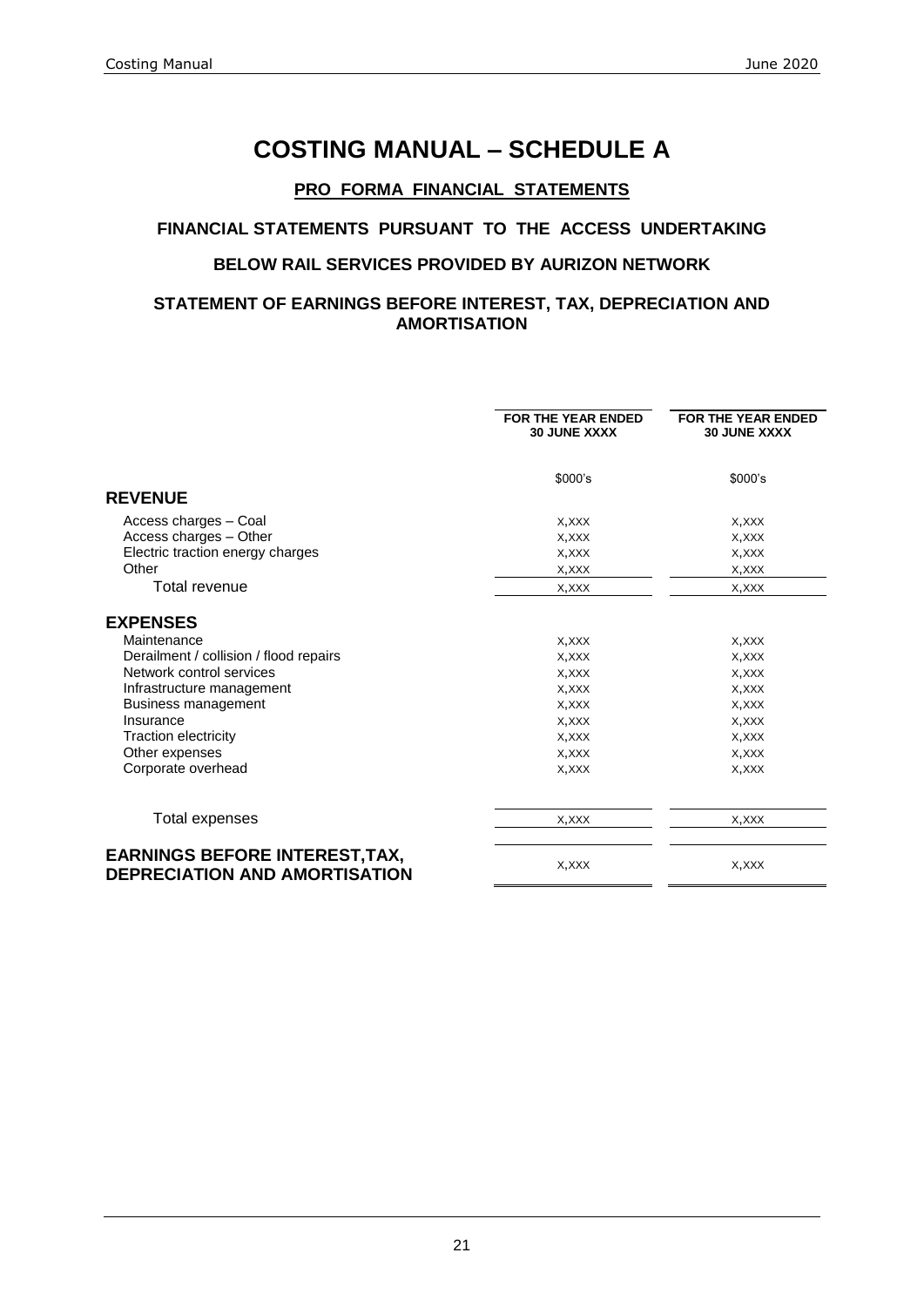# **AURIZON NETWORK COSTING MANUAL**

# **SCHEDULE B**

# **AURIZON STRUCTURE**

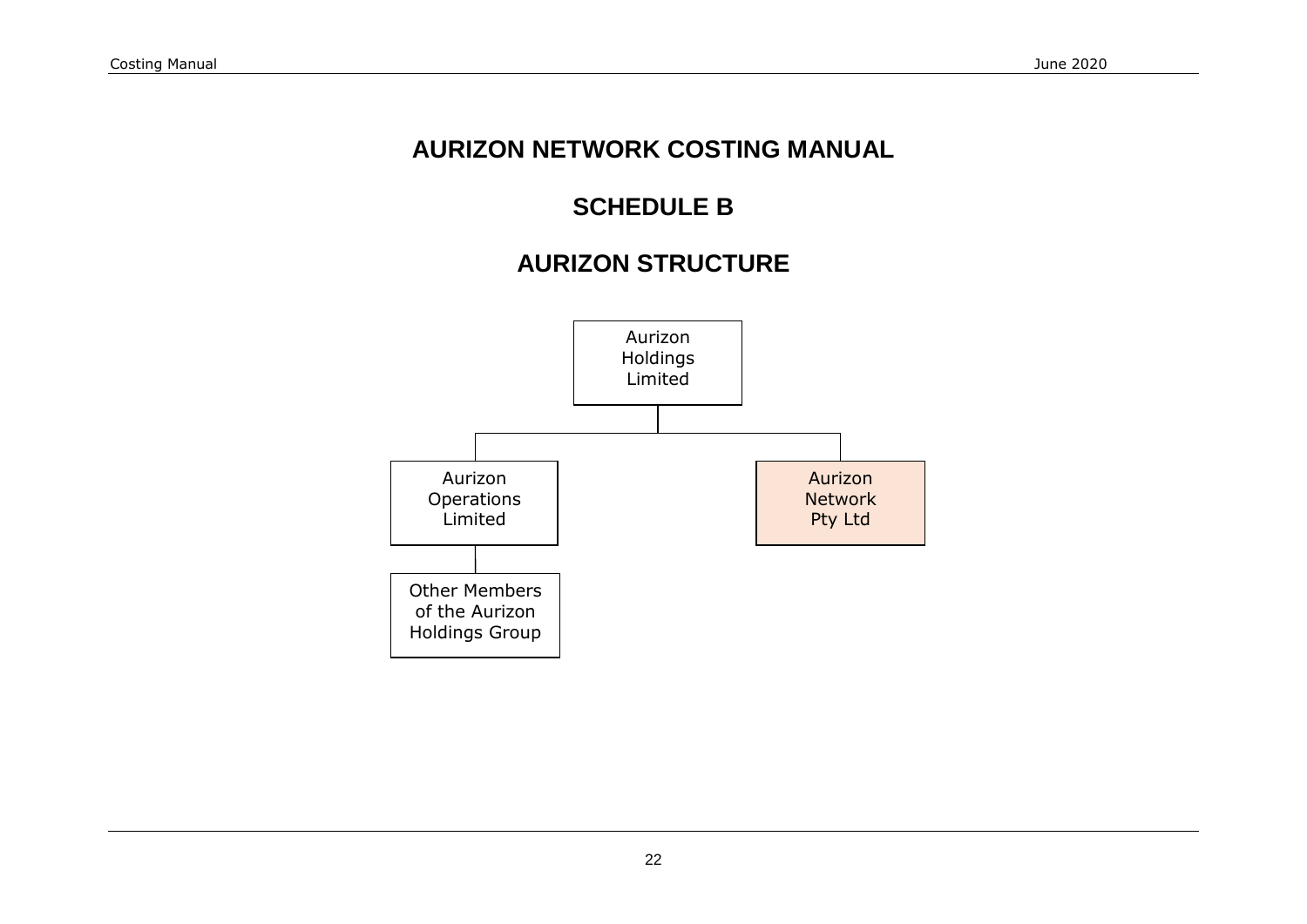